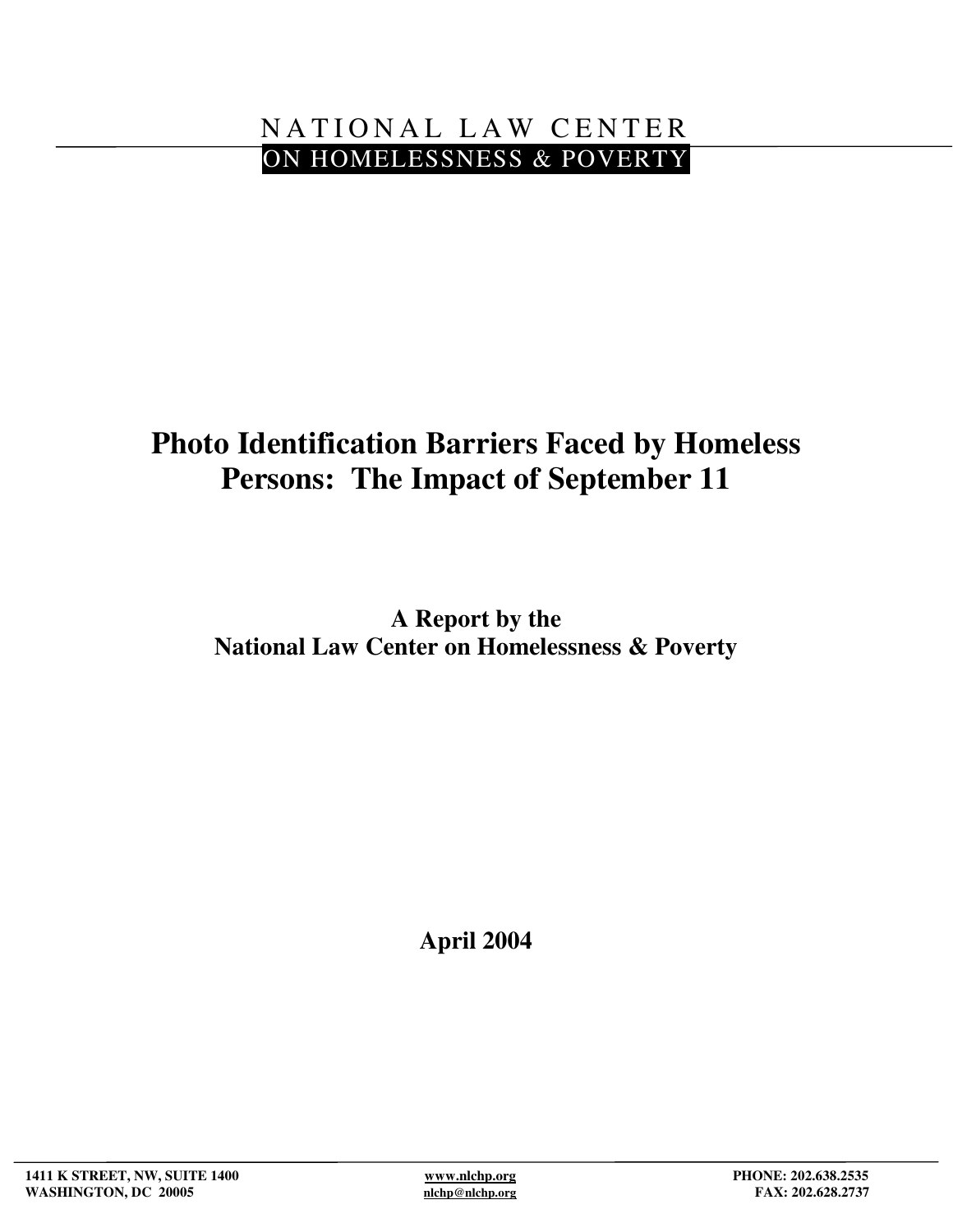#### **ABOUT THE NATIONAL LAW CENTER ON HOMELESSNESS & POVERTY**

The National Law Center on Homelessness & Poverty is committed to solutions that address the causes of homelessness, not just its symptoms, and works to place and address homelessness in the larger context of poverty.

To this end, we employ three main strategies: litigation, legislation, and public education. We are a persistent and effective voice on behalf of homeless Americans, speaking effectively to federal, state, and local policy makers. We also produce investigative reports and provide technical assistance to local organizations.

For more information about our organization and access to publications such as this report, please visit our website at **www.nlchp.org**.

You are also invited to join the network of attorneys, students, advocates, activists and committed individuals who make up NLCHP's membership network. Our network provides a forum for individuals, non-profits and corporations to participate and learn more about using the law to advocate for solutions to homelessness. For membership information please email the Law Center at: **network@nlchp.org**.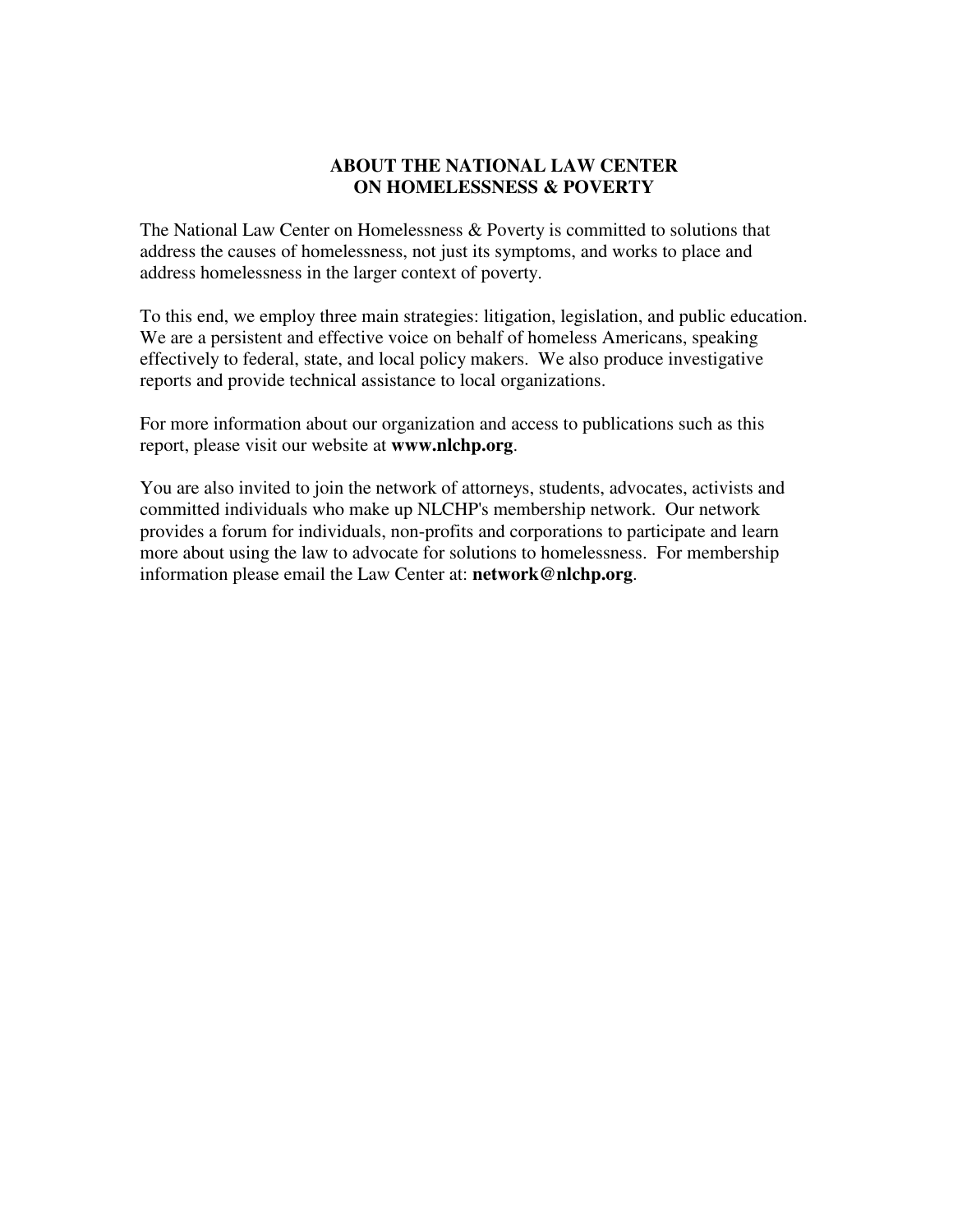#### **ACKNOWLEDGMENTS**

The National Law Center on Homelessness & Poverty (NLCHP) would like to thank all the service providers who provided data for this report.

This report was written by Sara Simon Tompkins, Staff Attorney and Equal Justice Works Fellow. Writing and editorial contributions were provided by Maria Foscarinis, Executive Director, Rebecca Troth, Legal Director, Tulin Ozdeger, Staff Attorney, and other NLCHP attorneys.

NLCHP thanks Marion Manheimer, Katie Kaiser, Henry Nguyen, and Jennifer Alicia Wilson for help collecting data and Sheryl Fred, Laura Ledford, and Richard Caldarone for their research assistance.

NLCHP also thanks Equal Justice Works, Hogan & Hartson, and Sullivan & Cromwell for funding NLCHP's Equal Justice Works Fellow. Additionally, NLCHP thanks the Harry & Jeannette Weinberg Foundation, the Rockefeller Foundation, the Oakwood Foundation, and an Anonymous Donor for their financial support of operations.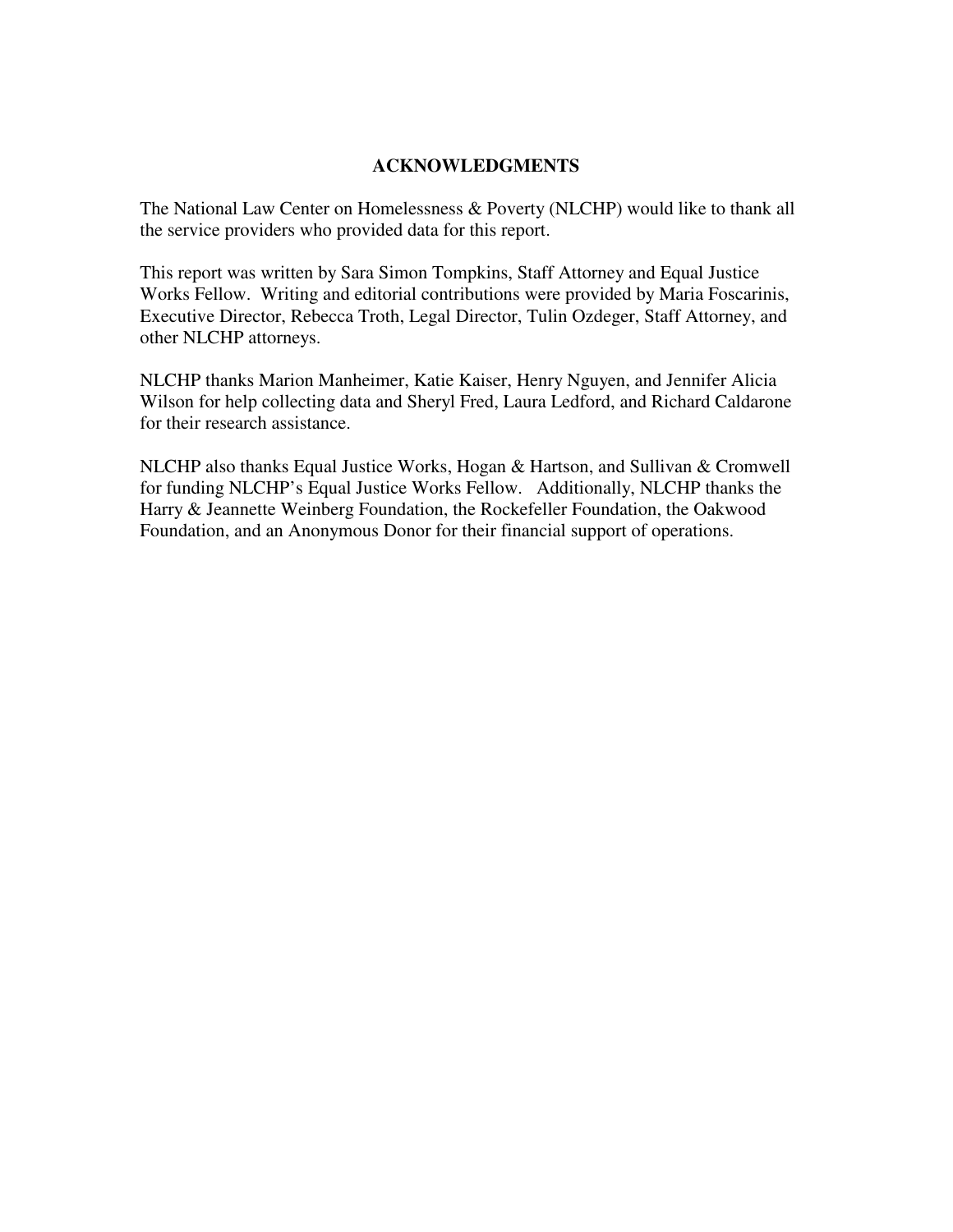#### **EXECUTIVE SUMMARY**

Photo identification is a necessity in modern daily life. Many homeless persons, however, lack photo identification because of the difficulty of maintaining important documents while homeless. After September 11, 2001, homeless persons face additional, significant barriers when they lack a photo ID.

The National Law Center on Homelessness & Poverty (NLCHP) received numerous anecdotal reports about the problems that homeless persons face without photo identification, and conducted a survey to assess the nature and extent of the problem. NLCHP interviewed 56 service providers in sixteen states that serve a total of 25,647 clients per year.

The survey revealed that the lack of photo identification has become a tremendous problem for people who are homeless in a post-September 11 climate. People without photo identification have difficulty accessing the critical services and benefits that help move people out of poverty. Additionally, new restrictive state driver's license laws make it impossible for many homeless people to acquire an ID.

In gathering data, NLCHP heard stories that followed disturbing patterns. Many clients that attempted to obtain an ID were told that they needed a birth certificate. However, when they applied for a birth certificate, they were told they needed a photo ID, thus placing them in a catch-22. Additionally, many clients were turned away from important services, such as an elderly woman in Denver, Colorado who was told by a free dental provider that she could not get her painful tooth removed because she did not have an ID. Policy makers must take action to ensure that these trends do not continue, and that people who are homeless are not prevented from moving out of poverty as a result of these barriers.

#### **Many Americans experience homelessness**

- More than 3.5 million men, women, and children will experience homelessness in a given year.
- The lack of affordable housing is a leading cause of homelessness according to experts and to homeless persons themselves.
- Lack of adequate income also significantly contributes to homelessness. In 2002, 2.6 million Americans held full-time jobs that did not pay enough to raise them above the federal poverty threshold.

#### **State laws and administrative policies since September 11 make it difficult and, in some cases, impossible for homeless persons to obtain photo identification**

• After September 11, at least 43 states considered some form of law or regulation making it more difficult to procure a driver's license. In 2002 and 2003, at least ten states passed restrictive driver's license statutes and several states enacted proposals by administrative rule.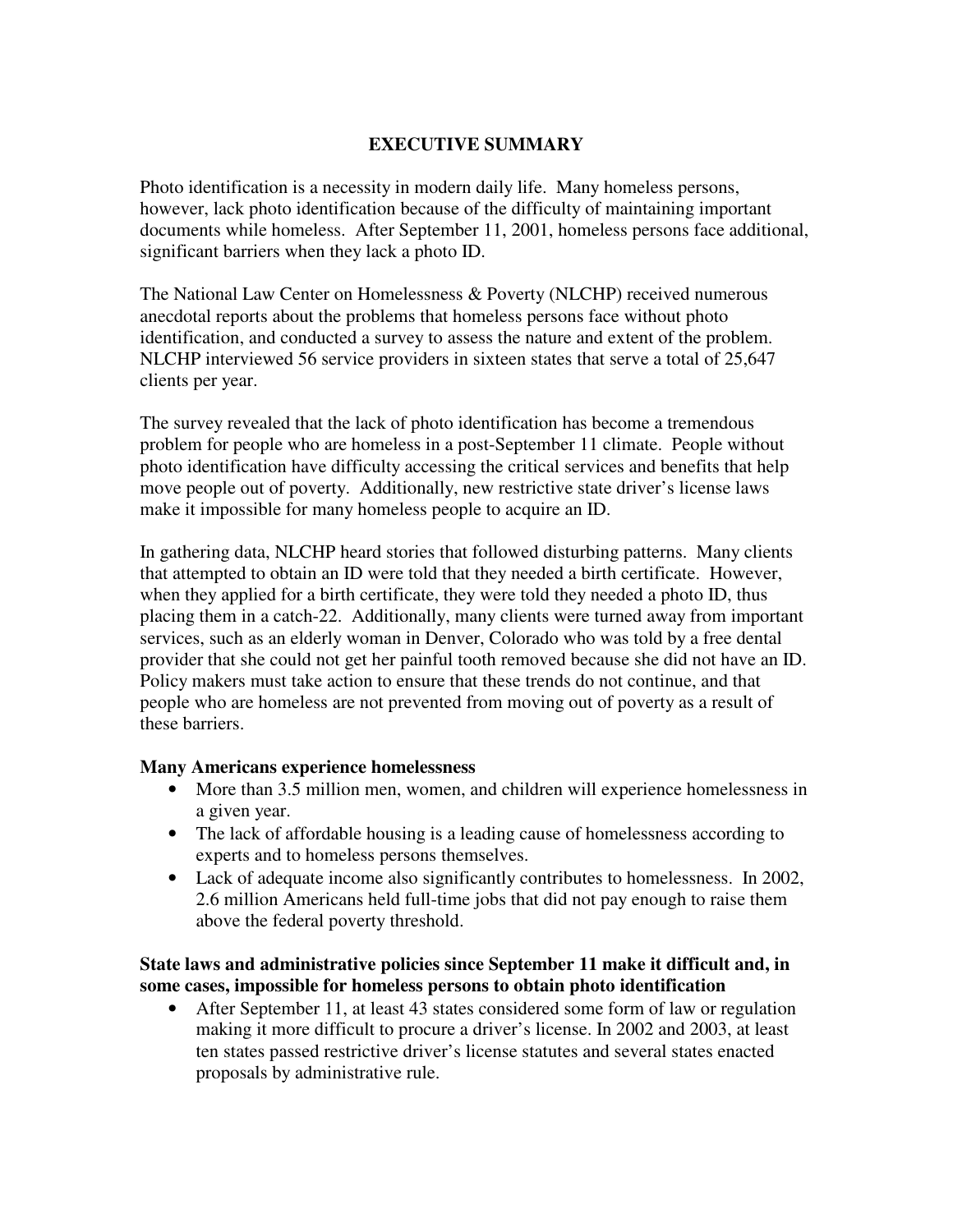• At least 26 states currently require applicants for a state-issued ID to prove residency through proof of a physical address. Many homeless people, who by definition lack a stable address, are unable to do this.

## **There has been a movement since September 11 to federalize and standardize driver's licenses**

- Several bills were introduced in Congress after September 11 proposing national standards for photo identification. These bills make it more difficult to obtain photo identification.
- National groups such as the American Association of Motor Vehicle Administrators and the National Conference of State Legislators have developed suggested driver's license procedures that limit access to driver's licenses.

## **Many homeless people are denied access to benefits and services when they lack photo identification**

- NLCHP's survey revealed that large percentages of homeless persons are denied critical benefits and services if they do not have a photo ID.
- According to NLCHP's survey, homeless persons were denied the following benefits in a given month when they lacked photo ID:
	- 51.1% were denied Supplemental Security Income (SSI) benefits
	- 30.6% were denied Temporary Aid to Needy Families (TANF) benefits
	- 53.1% were denied food stamps
	- $\blacksquare$  54.1% were denied access to shelters or housing services
	- 45.1% were denied access to Medicaid or medical services.
- Applicants for food stamps and SSI have the right to apply for and receive food stamps without a photo ID. The denial of those benefits simply for lack of an ID is unlawful. Some potential SSI applicants are prevented from even entering Social Security Administration buildings to apply because new security measures restrict access to people without photo IDs.

## **People without identification face increased problems with law enforcement**

- According to NLCHP's survey,
	- 33.7% of homeless persons were asked by an officer to produce an ID
	- 59.8% suffered harassment or arrest if they could not produce an ID
	- 8% had their IDs confiscated by police

Many homeless persons cannot afford the cost of a photo ID

- Photo identification can be costly, as much as \$29.
- NLCHP's survey indicated that 36% of clients could not get a photo ID because they could not afford one.

## **Examples of individuals who faced ID barriers**

• One man in Fairfax, Virginia, lost all his personal belongings when his encampment was burned down. He went to the Virginia Department of Motor Vehicles to replace his ID, but was told he needed a birth certificate. He went to the Virginia Department of Vital Statistics to obtain a copy of his birth certificate,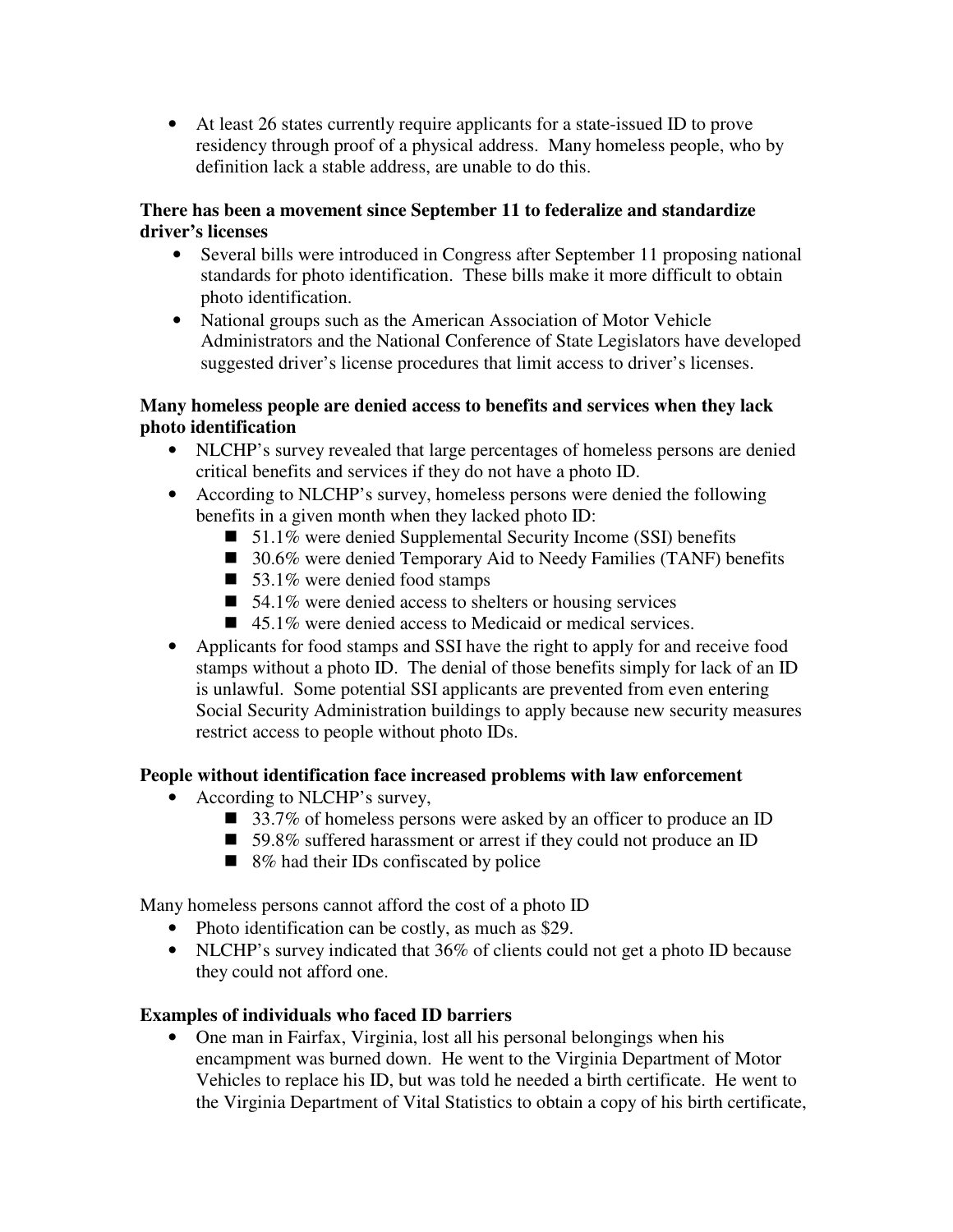and was told he needed a photo ID. The Virginia Department of Motor Vehicles would accept no documentation substitutes.

- A man in Moorhead, Minnesota was arrested for sleeping in a park. The police confiscated his ID, and when he left the police station, he was told that they did not have it. He has been unable to replace his ID.
- A client in Texas attempted to get his birth certificate in order to procure a photo ID. He was told that he needed at least three letters from relatives who could verify his identity. He does not have three relatives that he is contact with, and could not obtain his birth certificate.
- Numerous clients in Prince George's County, Maryland were wrongfully told by the food stamp office that they needed a photo ID to apply for food stamps. Even though federal law makes clear that a photo ID is not needed to receive food stamps, many clients gave up and never received the food stamps to which they are entitled.

## **Recommendations**

- Federal, state, and local governments should ensure that in safeguarding security, they are not creating unreasonable barriers that prevent homeless persons from obtaining IDs and accessing critical services.
- Federal agencies should help ensure that their state and local offices are not unlawfully denying benefits to persons who lack photo identification. USDA and SSA should monitor their state and local offices for compliance with laws that protect people without IDs in the Food Stamp and SSI Programs, and provide training to local offices on the right to apply for benefits without an ID.
- The Interagency Council on Homelessness should work to remove photo ID barriers for people who are homeless by educating federal agencies and states on the barriers people face when they lack identification. The ICH should encourage states to address the importance of an ID in accessing mainstream programs as part of their Ten Year Plans to End Homelessness and include a component in its "Policy Academies" on photo ID barriers.
- States should provide alternatives to residency requirements for people who are homeless, such as allowing homeless persons to use a descriptive address.
- States should allow for reasonable alternatives to identity documentation requirements when someone has no photo ID or birth certificate, such as school records, photo copies of old IDs, voter registration cards, and IDs from government social service programs.
- States should waive the fee for an ID for people who are homeless, and who often cannot obtain an ID because they cannot afford one.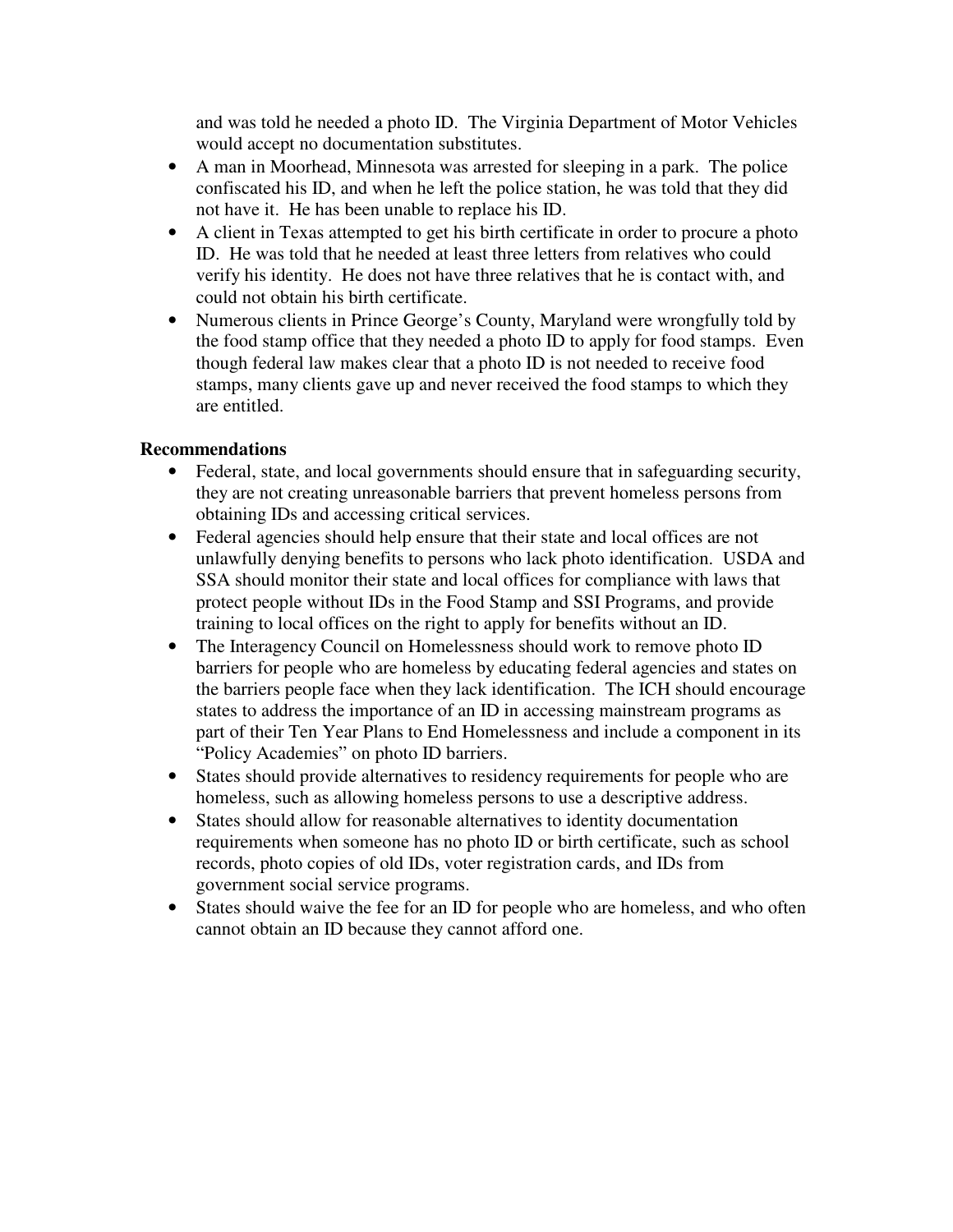## **I. INTRODUCTION**

Photo identification has become a necessity in daily American life. Even before the events of September 11, 2001, people needed identification to drive, obtain legal employment, open a bank account, board an airplane, enter certain government buildings, and access many social services. After September 11, 2001, the fear of terrorism has added a new sense of urgency to the government's effort to identify those who operate within its borders. This fear is reflected in the opinion of the Supreme Court of Nevada in *Hiibel v. The Sixth Judicial District of the State of Nevada* 1 , a case now before the U.S. Supreme Court, in which the court upheld the arrest of a person who refused to identify himself. The court wrote "we are at war against enemies who operate with concealed identities and the dangers we face as a nation are unparalleled." Since September 11, it has thus become increasingly difficult to function in daily life without state-issued identification.

While it has become more difficult to function without a photo ID, it has also gotten harder to obtain an ID. Many states responded to the September 11 terrorist attacks by proposing laws that make it tougher to acquire a state-issued driver's license or identification card. In 2003, approximately 117 state bills were considered that were intended to restrict access to driver's licenses.<sup>2</sup>

Photo identification problems are particularly acute for persons facing homelessness. Homeless people are often in desperate need of shelter, food, clothing, and other services. However, many social service providers deny assistance to people without photo IDs, leaving homeless persons without critical aid.<sup>3</sup> Additionally, people who live on the streets are occasionally harassed or even arrested by police officers when they lack photo identification.

Homeless persons who attempt to acquire a photo ID frequently experience tremendous obstacles. Many cannot obtain an ID because they cannot prove "residency" in their state due to lack of a physical address. Others simply cannot afford the cost of an ID.

Without a photo ID, homeless persons often find that they cannot successfully move out of homelessness and toward self-sufficiency. They cannot get lawful employment or receive basic social services. They are denied access to clothing closets, shelters, food pantries, and certain public benefits, all of which help move people out of poverty. Restrictive state laws prevent them from getting an ID, but the very lack of ID exacerbates and perpetuates their homelessness. It is therefore critical that homeless and other low-income people are able to obtain identification.

<sup>1</sup> *Hiibel v. The Sixth Judicial District of the State Nevada*, No. 03-5554 (U.S., argued March 22, 2004).

<sup>&</sup>lt;sup>2</sup> See National Immigration Law Center, Drivers' License Proposals, available at <http://www.nilc.org/immspbs>.

 $3$  NLCHP's survey revealed that many service sites require photo identification before offering services including shelters, food pantries, and clothing providers.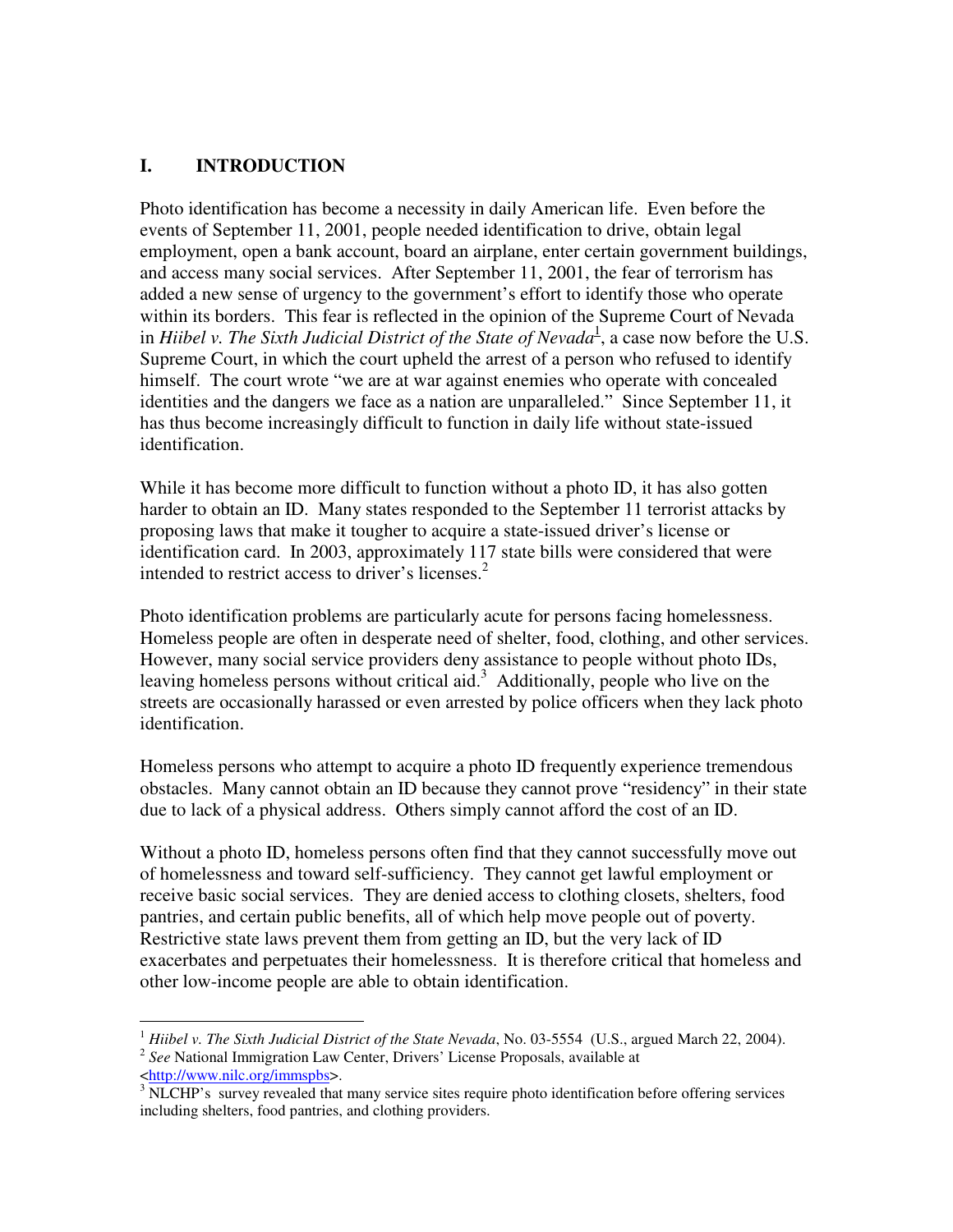To assess the current nature and extent of this problem, the National Law Center on Homelessness & Poverty (NLCHP) surveyed homeless service providers around the country. We asked service providers in sixteen states about the problems that lack of photo identification posed for their clients. This report contains a discussion of state and federal measures enacted after September 11 to restrict access to photo IDs, the results of NLCHP's survey, and conclusions and recommendations for policymakers and local service providers.

## **II. OBTAINING AN ID: STATE LAWS AND POLICIES AND THE IMPACT OF 9/11**

#### **A. State laws and policies make it extremely difficult for many people to obtain an ID**

Obtaining photo identification is extremely difficult for many Americans. It can be a daunting task simply to understand what documentation is required. In New York, for example, customers must navigate through a complicated grid and point system to determine what to bring to the Department of Motor Vehicles ("DMV") office. Certain types of documents are assigned a point value, and for each DMV transaction (getting a driver's license, etc.), a different total point value is needed.<sup>4</sup>

The next challenge is actually acquiring the requisite documentation. Many people who are homeless may not have certain important documents. Maintaining possessions can be very difficult while homeless due to the transient and unstable nature of homelessness. Many shelters require residents to leave during the day and do not allow residents to store their belongings at the shelter. 5 Thus, many homeless people, even if able to secure shelter at night, are left with nowhere to go during the day except public places, and are forced to carry all their personal possessions with them. Lacking any place to store possessions, homeless people also often face loss or destruction of their belongings, including their identification.<sup>6</sup>

Without any identity documentation, such as a birth certificate, it is impossible to procure a state-issued ID. However, in attempting to obtain identity documentation, many people find themselves in a catch-22 of needing an ID to get an ID. Some states require customers seeking an ID to present a birth certificate, but require customers seeking a

<sup>4</sup> *See <* http://www.nydmv.state.ny.us/idlicense.htm>.

<sup>5</sup> Office of Policy Dev. & Research, U.S. Dep't of Hous. & Urban Dev., *A Report to the Secretary on the Homeless and Emergency Shelters* 38 (1988).

 $6\degree$  The loss or destruction of personal property, including identification, occasionally happens at the hands of law enforcement. *See Pottinger* v. *City of Miami*, 810 F. Supp. 1551, 1555-56 (S.D. Fla. 1992) (documenting incidents of malicious destruction of the property of homeless persons including "two burning incidents in Lummus Park in which City police officers awakened and handcuffed class members, dumped their personal possessions – including personal identification, medicine, clothing and a Bible – into a pile, and set the pile ablaze.").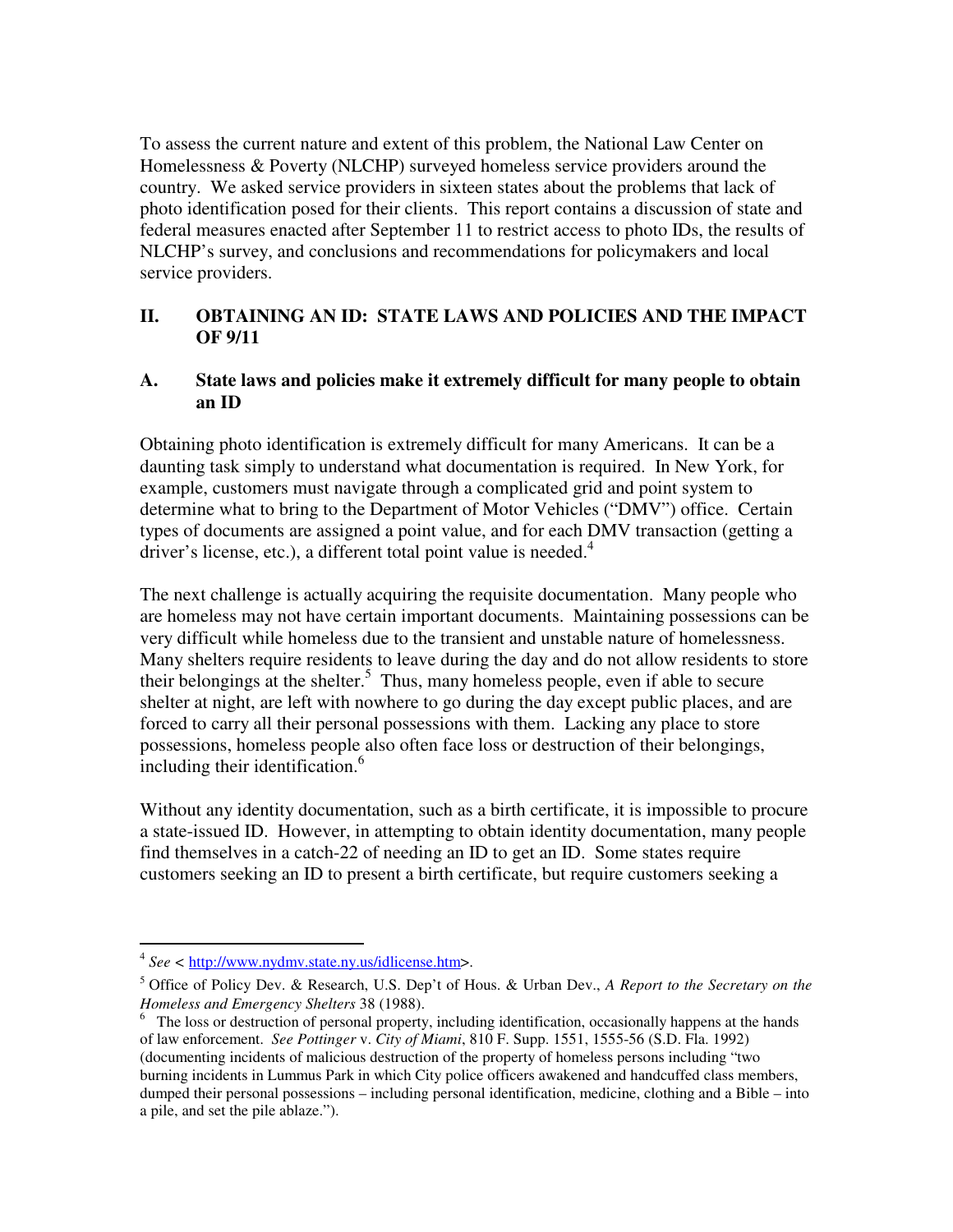birth certificate to present an ID.<sup>7</sup> An additional burden exists in many states that only accept original or certified copies of documents. Many low-income people are unable to afford the cost of a certified copy. Once all the necessary documentation is gathered, there remains the problem of the fee. $8\text{ }$  The fee for a photo ID prohibits many people from obtaining one.

## **B. Legislative developments since September 11**

Since September 11, there has been a nation-wide movement to restrict access to driver's licenses and state-issued photo identification. The National Conference of State Legislatures reports that "states have moved rapidly to address a variety of issues that were highlighted by the terrorist attacks of September 11, 2001 related to driver's license issuance..."<sup>9</sup> Many of these state responses are in the form of laws or regulations that make it more difficult to obtain driver's licenses. After September 11, at least 43 states considered some form of legislation or rule change to restrict access to driver's licenses.<sup>10</sup> In 2002 and 2003, at least ten states passed restrictive driver's license statutes and several states enacted proposals by administrative rule. $^{11}$  Many laws require an applicant to prove "lawful presence" in the United States.<sup>12</sup> The majority of these measures are targeted at immigrants, but not only immigrants are affected.

One of the most significant barriers presented by these laws is a residency requirement. Obviously, residency requirements are problematic for people who are homeless and, by definition, lack a stable place of residence. At least twenty-six states require DMV applicants to prove state residency, generally in the form of a lease, mortgage document, or utility bill.<sup>13</sup> Virginia's law, for example, passed in response to September 11, limits IDs to "Virginia residents."<sup>14</sup> Residence is proved by providing a bill, voter registration card, or other specified documents that show the "street address" of the applicant. A "post office box is not acceptable."<sup>15</sup>

<sup>7</sup> *See, e.g.,* Virginia, Va. Code Ann. § 46.2-345 (requiring a birth certificate to get an ID), http://www.vdh.state.va.us/vitalrec/index.asp (requiring a copy of an ID to get a birth a certificate) and Florida, <http://www.hsmv.state.fl.us/ddl/faqkeys.html > (requiring a birth certificate to obtain an ID),  $\text{th}(t)$ ://www.doh.state.fl.us/planning\_/eval/vital\_statistics/birth\_death.htm> (requiring a copy of an ID to obtain a birth certificate)

<sup>&</sup>lt;sup>8</sup> The fee for a photo ID or driver's license varies widely from state to state. For example, Oregon charges \$29. <http://www.odot.state.or.us/dmv/DriverLicensing/drfees.htm>. California charges \$6 <http://www.dmv.ca.gov/dl/dl\_info.htm#idrenew>.

<sup>9</sup> National Conference of State Legislatures, *Drivers License Integrity* \ttp://www.ncsl.org/statefed/DLRCSG.htm>.<br><sup>10</sup>Id.

<sup>&</sup>lt;sup>11</sup> Colorado, Florida, Georgia, Iowa, Kentucky, Louisiana, Minnesota, New Jersey, Ohio, and Virginia. *See* National Immigration Law Center, 2001-2001 Driver's License Proposals, available at <http://www.nilc.org/immspbs>.

<sup>12</sup> *See id.*

 $13$  The following states indicate on their official DMV websites that proof of residency is required: Arkansas, Colorado, Connecticut, Delaware, Georgia, Idaho, Illinois, Indiana, Iowa, Kentucky, Maine, Maryland, Massachusetts, Minnesota, New Hampshire, New Jersey, New Mexico, North Carolina, North Dakota, Oklahoma, Pennsylvania, South Carolina, Tennessee, Virginia, West Virginia, and Wisconsin. <sup>14</sup> 2002 VA HB 638.

<sup>&</sup>lt;sup>15</sup> <http://www.dmv.state.va.us/webdoc/pdf/dmv141.pdf>.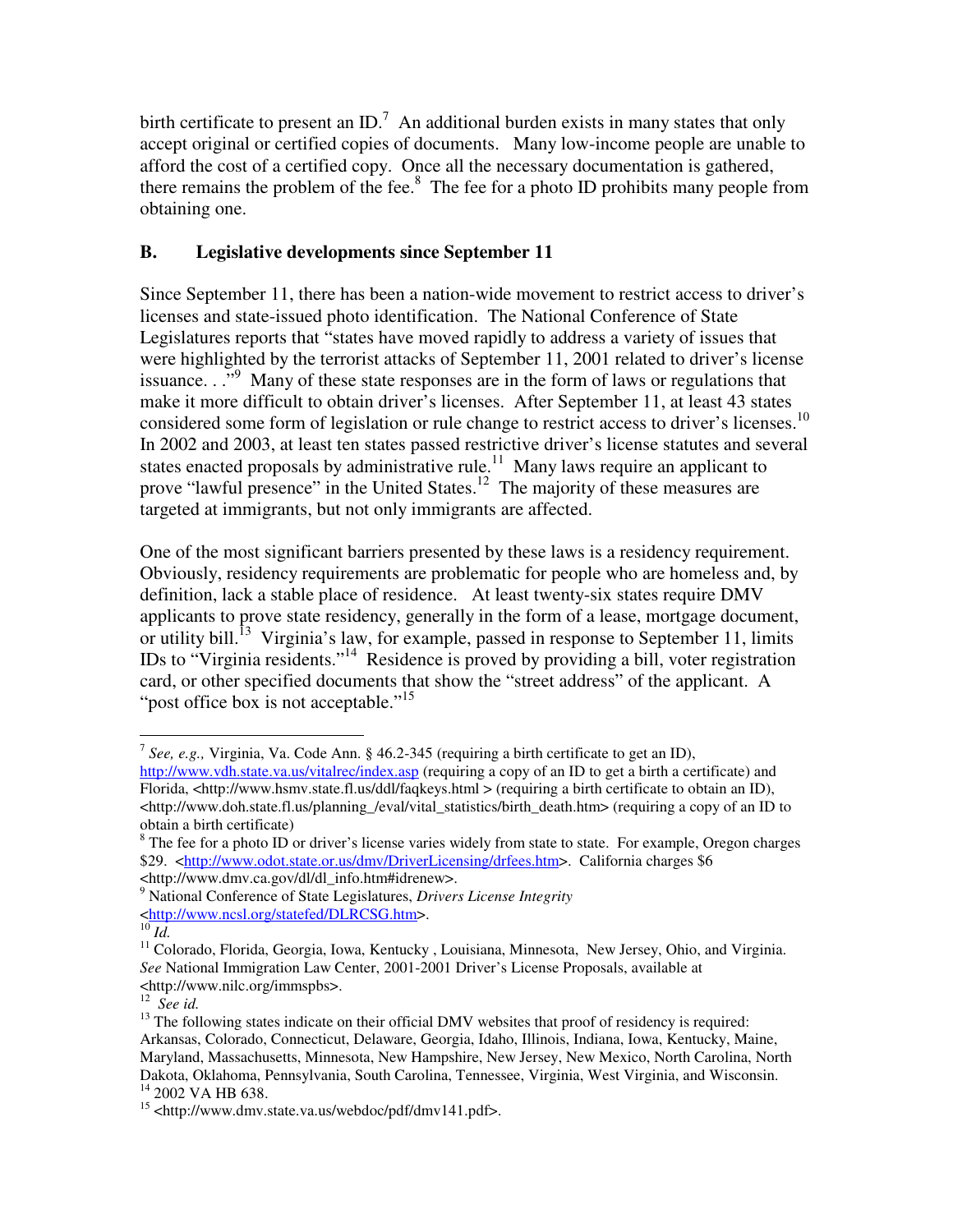Residency requirements are strongly recommended by the American Association of Motor Vehicle Administrators (AAMVA), a nonprofit organization that represents the state officials who administer and enforce motor vehicle laws.<sup>16</sup> AAMVA has released several status reports on "enhancing driver's license administration and identification security."<sup>17</sup> The status reports include a section on "address verification best practices" in which they explain that "an address is an essential data element and one that is frequently used in the perpetration of identity theft and fraud" and that "some method of electronic address verification is highly recommended."<sup>18</sup>

Several of the restrictive state measures have met legal and political opposition. Minnesota's new rules, for example, failed in the legislature and were subsequently enacted by the Department of Public Safety Commissioner under an emergency rulemaking authority. The rules excluded out-of-state driver's licenses from being used as stand-alone identification, tied the expiration date of immigrant driver's licenses to their visa expiration, included the words "status check" on the license on certain immigrant driver's licenses, and required applicants to take a full-face picture without the head and face obscured. The rules were challenged, and the Minnesota Court of Appeals held the new regulations invalid for failure to follow the proper rule-making procedures. 19

The American Civil Liberties Union (ACLU) in Indiana brought a class action lawsuit challenging Indiana's new driver's license law that requires proof of citizenship or immigration status in order to receive a driver's license.<sup>20</sup> The ACLU alleged that Indiana had failed to follow the proper rule-making procedure in making the change to the driver's license regulations and had violated the equal protection and due process clauses of the Fourteenth Amendment of the United States Constitution. The lawsuit is still pending.

While states have enacted measures to limit access to IDs, there has been a movement on the federal level to "federalize" driver's licenses and other forms of identification.<sup>21</sup> The Driver's License Integrity Act, introduced by Representative Cantor of Virginia, mandates minimum standards for issuance and administration of state-issued driver's licenses, promotes interstate sharing of information for verification, and contains provisions for the prevention of abuse.<sup>22</sup> Representative Flake from Arizona introduced legislation that would bar federal agencies from accepting a state-issued driver's license for identification-related purposes if the state does not require licenses issued to certain

<sup>16</sup> *See* <http://www.aamva.org>.

 $17$  Reports can be found at <http://www.aamva.org>.

<sup>&</sup>lt;sup>18</sup> AMERICAN ASSOCIATION OF MOTOR VEHICLE ADMINISTRATORS, ENHANCING DRIVERS LICENSE ADMINISTRATION, STATUS REPORT TO AAMVA MEMBERSHIP (2003).

<sup>19</sup> *Jewish Community Action v. Commissioner of Public Safety*, 657 N.W.2d 604 (Minn. App. 2003).

<sup>20</sup> *Villegas v. Coleman*, No. 49D03-0208-PL-1448, (Indiana Super. Ct. June 2003).

<sup>21</sup> *See generally* Richard Sobel, *The Demeaning of Identity and Personhood in the National Identification System* 15 HARV. J. LAW & TEC. 319 (Spring 2002).

 $^{22}$  H.R. 5322, 108<sup>th</sup> Cong. (2003). This bill has been referred to the Subcommittee on Immigration, Border and Security Claims.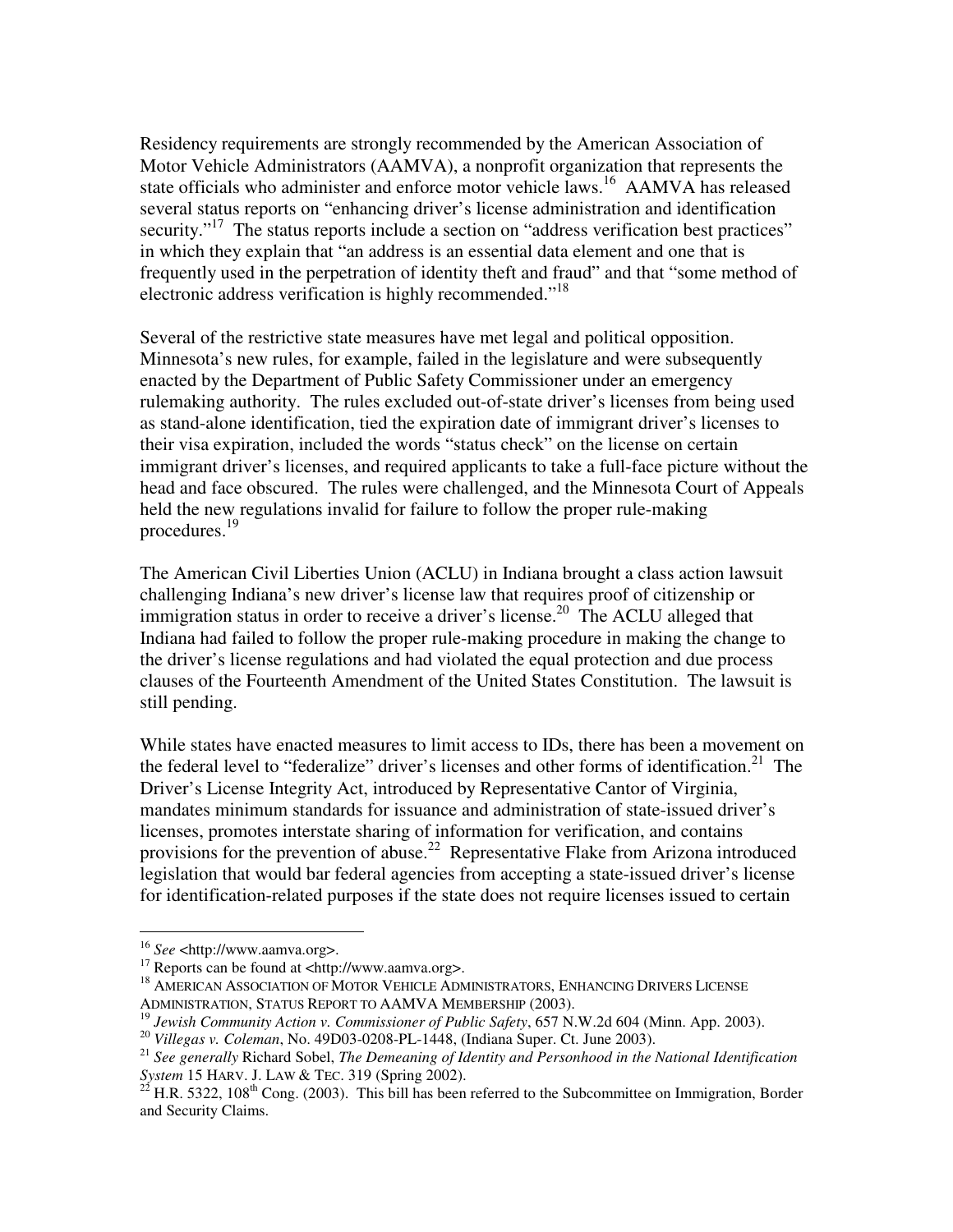immigrants to expire when the immigrant's visa expires.<sup>23</sup> Many commentators and advocates are concerned that the movement toward national identification standards will undermine basic liberties. 24

## **III. NLCHP'S ID SURVEY**

## **A. Background**

After September 11, numerous service providers around the country contacted NLCHP about the problems their clients were facing if they lacked photo identification. Many service providers said that their clients could not access fundamental support services such as shelter or food pantries without photo identification. Additionally, many clients had some of their important rights violated, such as the right to public benefits, when they lacked photo identification.

There were disturbing patterns in the service providers' stories. A typical scenario went as follows: A woman breaks up with a boyfriend and he forces her to leave their apartment. She is suddenly homeless. She falls asleep in the local park that evening and is awakened by a police officer who arrests her for violating an ordinance that prevents sleeping in public parks. She is taken to the police station where her ID is confiscated. When she leaves the police station, she asks to have her ID returned. She is told that they do not have it. She attempts to stay in a shelter that night, but all the local shelters require photo identification. When she visits the DMV to apply for another ID, she is told that she needs to prove her residency to obtain a new ID.

In addition to individual stories, NLCHP heard reports about problematic state and federal policies. In Rhode Island, for example, many courthouses were denying entrance to people without photo identification. This policy had an extremely detrimental impact on people who had a legal obligation to be in court, such as a criminal defendant or witness under subpoena. For example, when an unrepresented criminal defendant does not appear in court, a warrant can be issued for the defendant's arrest. In a civil matter, the non-appearance of a party in court may lead to a judgment by default. Although advocacy efforts were ultimately successful in getting the policy changed in Rhode Island, similar problems remain. Applicants for Supplemental Security Income (SSI) benefits continue to face similar problems when attempting to enter federal buildings to apply for benefits or to attend Social Security Administration (SSA) hearings.

The General Services Administration (GSA) has established a system of security alert levels, designed to guide other federal agencies in the development of their internal

 $^{23}$  H.R. 4043, 108<sup>th</sup> Cong. (2003). This bill was referred to the Subcommittee on Immigration, Border and Security Claims. 24 *See generally* Richard Sobel, *The Degradation of Political Identity Under a National Identification*

*System,* 8 B.U. J SCI. & TECH. L 37 (Winter 2002).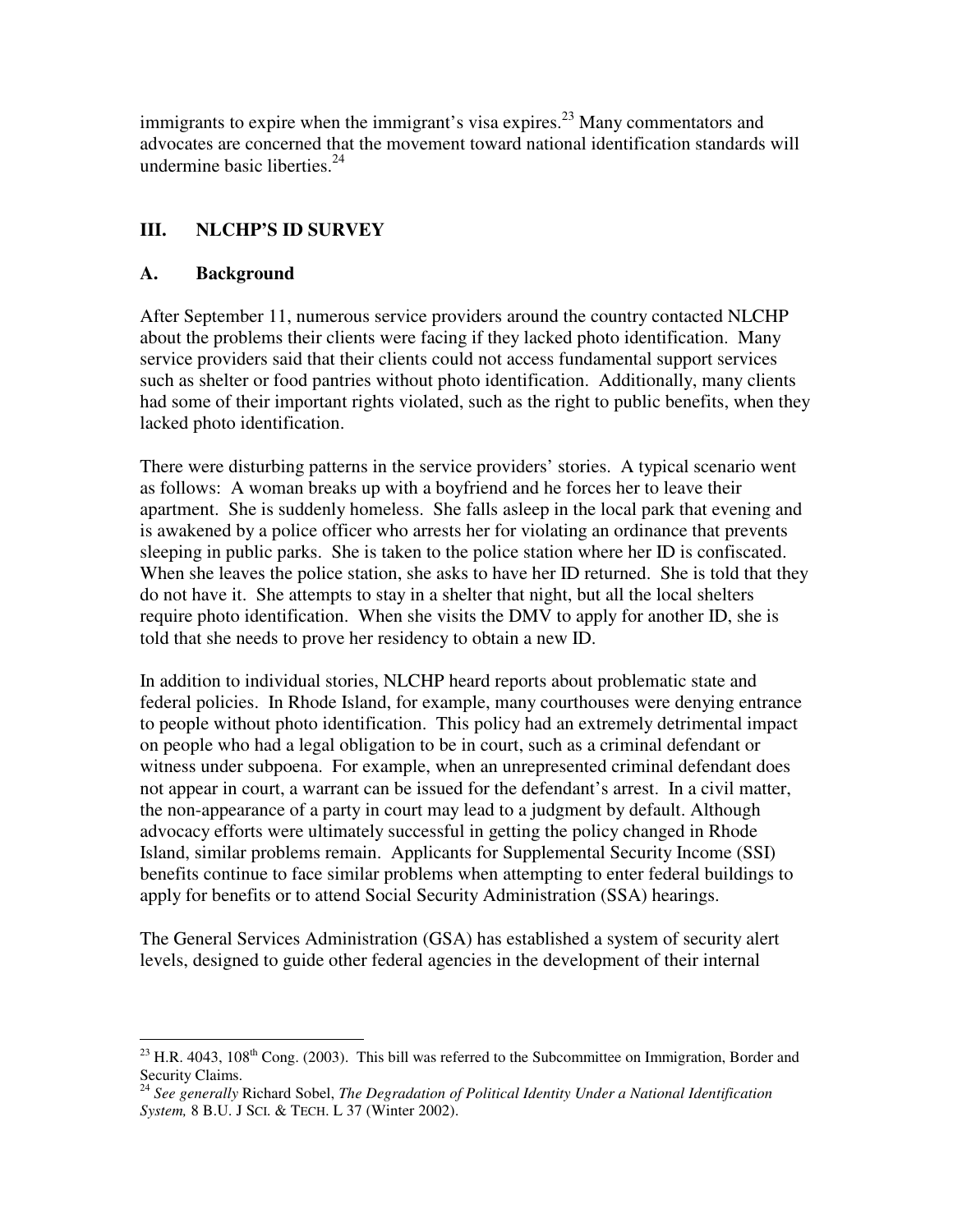security policies.<sup>25</sup> The levels range from one (lowest threat level) to four (highest threat level).<sup>26</sup> While SSA has adopted the GSA security alert levels, SSA (like other federal agencies) remains free to modify security policies and procedures for its own offices.

Prior to the terrorist attacks of September 11, 2001, SSA field offices operated at the lowest level of security. Under that security alert system, visitors to stand-alone field offices were not required to present proof of identity.<sup>27</sup> However, the events of September 11 resulted in the issuance of a level three security alert for all SSA facilities.<sup>28</sup> This alert level requires that all visitors to SSA offices "present a state license or other comparable valid identification."<sup>29</sup> Based on the results of NLCHP's ID survey, it appears that this security policy is being enforced in SSA field offices around the country. As a result, people who are eligible to apply for SSI but do not have ID are being denied their right to enter a SSA field office to file applications.<sup>30</sup> Additionally, "Offices of Hearing and Appeals," where SSI claimants attend hearings, are sometimes subject to GSA's level three security alert, which requires verification of  $ID$ .<sup>31</sup> Consequently, claimants without ID are typically unable to attend their own hearings.

Panhandlers may also face difficulties. In Cincinnati, Ohio, panhandlers are required to register and get a license. The City of Cincinnati's application for panhandling asks applicants to provide their driver's license number.<sup>32</sup> This is particularly problematic for people who are unable to obtain employment because they do not have a driver's license or other form of state-issued identification.

Many of the reports NLCHP received related to problems with state residency requirements for getting IDs. Virginia's new restrictive residency requirements have had a tremendous impact. $33$  In the first three business days of 2004, almost 3,300 people, or one in twenty customers, were turned away by the Virginia DMV due to the restrictive law.<sup>34</sup> NLCHP contacted homeless service providers in three different Virginia cities to assess the effect of the residency requirement on homeless Virginians. The providers reported that it is impossible for many homeless persons to get an ID in Virginia. One provider from a shelter in Arlington told us that the DMV office used to accept a letter of residency from his agency, verifying that a client was residing there. That will no longer

<sup>&</sup>lt;sup>25</sup> Memorandum from Andria Childs, Associate Commissioner for Facilities Management, SOC. SEC. ADMIN., to All Assistant Regional Commissioners for Management and Operations Support, SOC. SEC. ADMIN. 1 (Sept. 18, 2001) (on file with author) (hereinafter "Childs Memo").

<sup>26</sup> *Id.* 27 *Id.*

 $^{28}$  Memorandum # AM-02034, from Office of Facilities Management, Soc. SEC. ADMIN., to Regional Commissioners (RC's), Administrative Law Judges (ALJ's), and Facilities Managers, SOC. SEC. ADMIN. 1 (February 13, 2002) (on file with author) (hereinafter "SSA Memo").

<sup>29</sup> Childs Memo, *supra* note 25.

 $30$  NLCHP is examining legal and policy strategies to change this security policy, and permit homeless persons to enter SSA field offices to transact business. For additional information, contact our office. 31 *See generally* Childs Memo, *supra* note 25; SSA memo *supra* note 28.

<sup>32</sup> *See* Larry Elder, *Cincinnati Requires a License to Panhandle*,

 $\langle$ http://www.townhall.com/columnists/larryelder/le200330717.shtml> (July 17, 2003).<br><sup>33</sup> *See infra*, p. 3.

<sup>34</sup> David Cho, *3,300 Denied Va. Licenses Under New Regulations*, WASH. POST, January 8, 2004, at B1.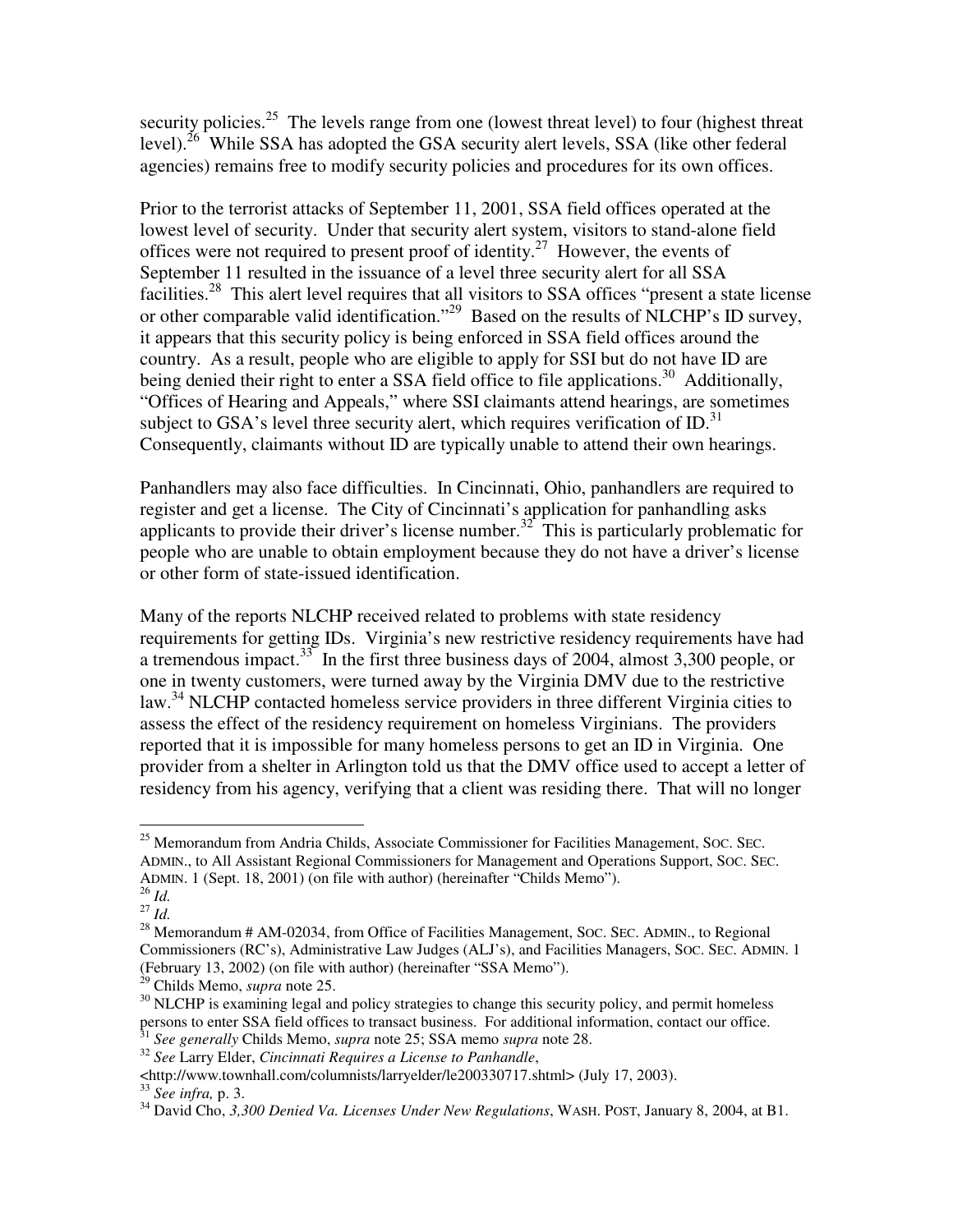satisfy the Virginia residency requirement. A client now also needs two pieces of mail sent to the shelter. Many shelters, however, will not receive mail for their residents. A homeless service provider in Fairfax, Virginia, reported that her clients are simply unable to obtain a photo ID when they lose their belongings. They cannot get a birth certificate or some other proof of identity without a photo ID. Her clients have attempted using copies of school records or copies of IDs from social service programs, but the Virginia DMV will never accept these as substitutes. She had one client, for example, who was living in the woods with his girlfriend. Their encampment was burned down, and he lost all his personal documents. He got copies of some of his documents from shelters that he has stayed at, including a copy of his destroyed driver's license, but the Virginia DMV would not accept these as proof of identity. He has been unable to replace his ID.

## **B. Survey Results**

In response to these and other reports that NLCHP received about photo identification problems in the wake of post-September 11 policy and legislative changes, we issued a survey to homeless service providers around the country. The survey was designed to assess the nature and frequency of the problems. NLCHP targeted the following sixteen states for the survey: Alabama, California, Colorado, Connecticut, D.C., Illinois, Kansas, Kentucky, Maryland, Minnesota, Missouri, New York, North Carolina, Oklahoma, South Carolina, and Texas. We surveyed 56 service providers whose organizations assist a total of 25,647 clients per year. The service providers work at a wide range of organizations including homeless shelters, food pantries, and transitional living facilities. The organizations also vary in size, serving as few as five clients per month or as many as 5000. The respondents were selected at random, and most of the surveys were conducted over the phone.

The survey focused on three primary areas: barriers to accessing benefits, problems with law enforcement, and lack of adequate funds to pay for identification. The results indicated that lacking photo identification is a significant problem among people who are homeless. Persons without a photo ID are often denied critical services and benefits such as shelter, medical care, food stamps, and social security benefits. Additionally, homeless persons are occasionally harassed by police officers or even arrested if they lack photo identification.

The survey asked providers to identify, of the clients they serve, the number that lack photo identification each month. A total of 10.7% of clients lacked photo identification. Many of the providers indicated that they require an ID to access their services, including emergency shelters and food pantries. We did not include their responses in this data.

## **Barriers to accessing benefits and services**

The first section of our survey asked providers to identify how many clients are denied certain benefits and services due to lack of photo identification each month. These included Supplemental Security Income (SSI), Temporary Aid to Needy Families (TANF), food stamps, housing or shelter services, and medical services (including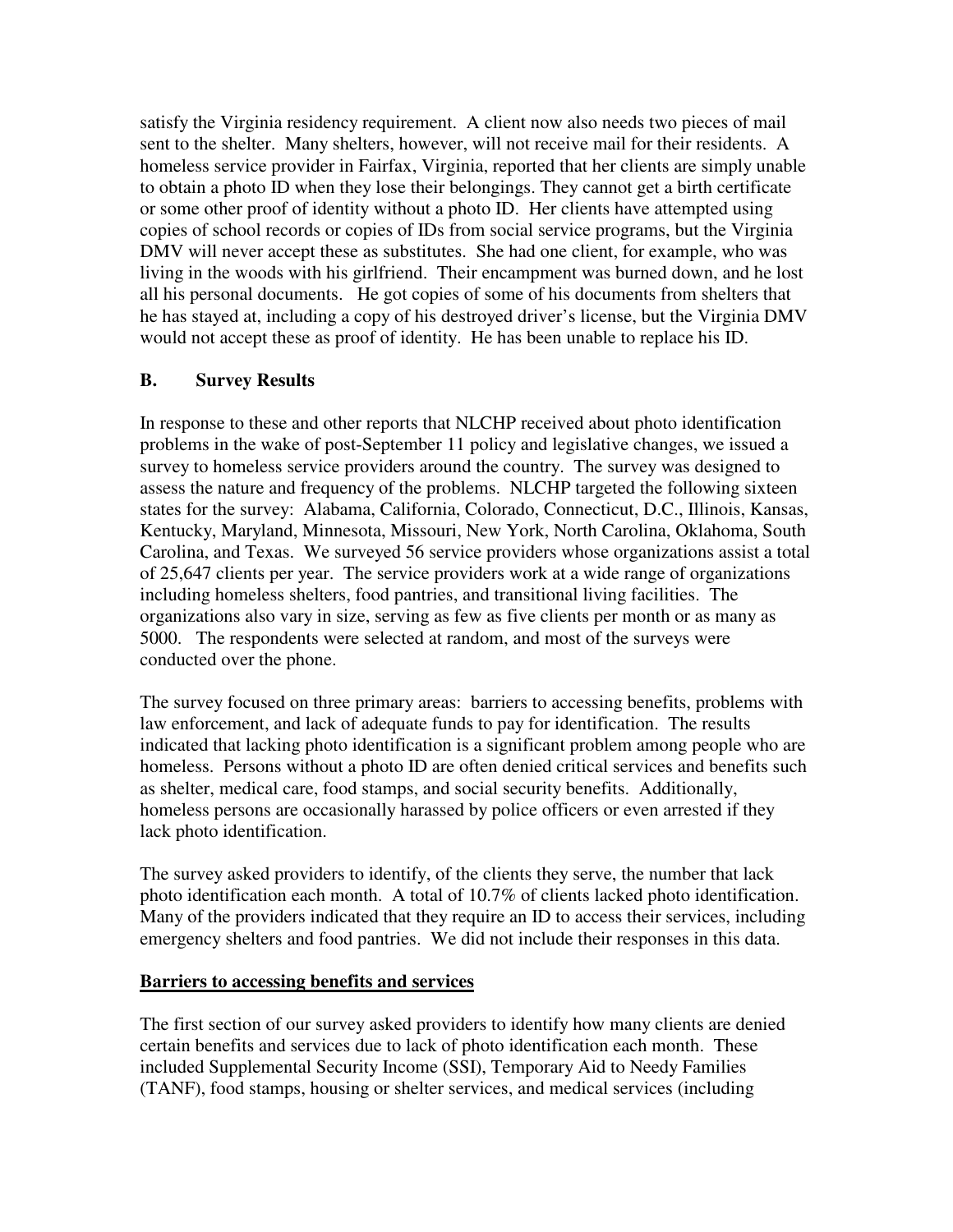Medicaid and hospital services). Survey respondents reported that large percentages of clients are denied services because they lack photo identification.

|                             | Percentage of Clients Denied  |
|-----------------------------|-------------------------------|
| Service/Benefit             | Service Due to lack of Photo  |
|                             | <b>Identification Monthly</b> |
| <b>SSI</b>                  | $51.1\%$                      |
| <b>TANF</b>                 | 30.6%                         |
| Food Stamps                 | 53.1%                         |
| Housing or Shelter Services | 54.1%                         |
| <b>Medical Services</b>     | $45.1\%$                      |

These benefits and services are often critical to families living in poverty. The Food Stamp Program alone serves millions of families as a basic nutritional safety net when they become so poor that they cannot afford adequate nutrition. Children are the primary recipients of food stamps, receiving approximately 79% of all food stamp benefits.<sup>35</sup>

Housing and shelter services are also crucial to people who have lost their housing. Our survey indicated that far too many people are told that they cannot stay the night in a warm place simply because they lack photo identification. Indeed, many shelters require clients to produce an ID before offering services.

NLCHP's survey indicated that clients without an ID are often denied benefits unlawfully. Some programs are governed by statutes that explicitly protect people without IDs, including the Food Stamp Program, the SSI Program, and the Medicaid Program. Offices that deny food stamps, SSI benefits, and Medicaid benefits simply because someone lacks an ID violate state and federal laws.

*Food Stamps:* A food stamp applicant does not need a photo ID to apply for, or receive, food stamps. It is unlawful for the food stamp office to deny someone food stamps solely because he/she lacks photo identification. Food stamp eligibility workers are required to verify the identity of food stamp applicants. However, under the federal regulations, there are a variety of ways that identity can be verified.<sup>36</sup> The regulations state that "identity may be verified through readily available documentary evidence, or if this is unavailable, through a collateral contact," and that "any documents which reasonably establish the applicant's identity must be accepted, and no requirement for a specific document, such as a birth certificate, may be imposed."<sup>37</sup>

There are two primary ways that identity can be verified according to the federal food stamp regulations. One is through the use of documentary evidence. A food stamp applicant can offer some type of documentation that reasonably establishes identity.

<sup>&</sup>lt;sup>35</sup> < http://www.frac.org/html/federal\_food\_programs/programs/fsp.html>.

 $36$  7 C.F.R. § 273.1(f)(1)(vii) (2003).

<sup>37</sup> *Id.*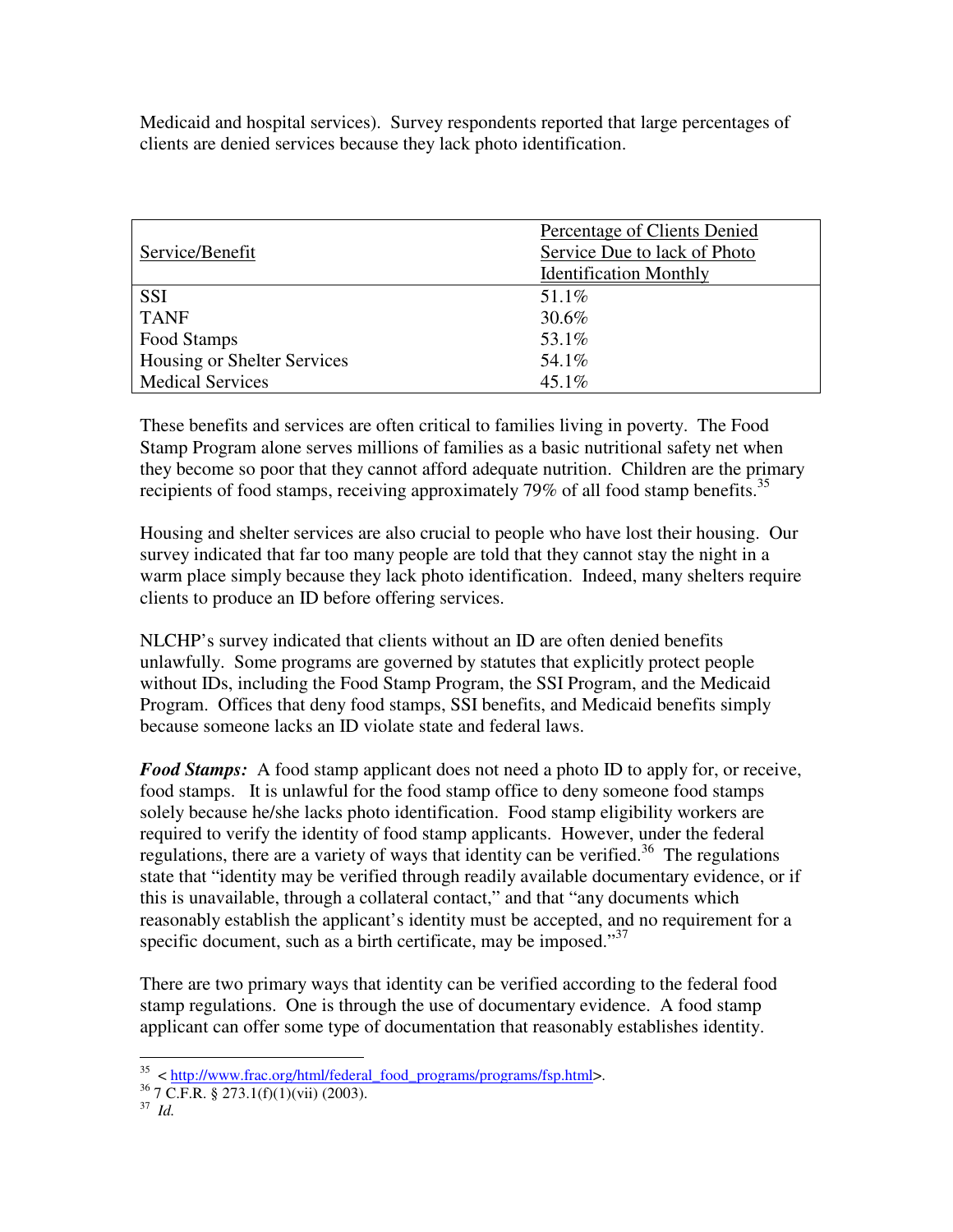Some examples of acceptable documentary evidence include a voter registration card, wage stubs, a birth certificate, and an ID for health benefits.<sup>38</sup> The other method of verifying identity is through a collateral contact, which is "an oral confirmation of a household's circumstances by a person outside the household."<sup>39</sup> A collateral contact may confirm information in person or over the phone. 40 It may be someone from a social service agency, an employer, a landlord, or a neighbor. The collateral contact simply vouches for the identity of the food stamp applicant.

**SSI:** Photo ID is not required to apply for SSI. Filing an application for SSI requires that identity be verified.<sup>41</sup> However, SSA's operations manual makes clear that a photo ID is not required for this purpose.<sup>42</sup> If a person who is applying for benefits can provide her name and/or Social Security number, a SSA claims representative can use that information to pull up her record in SSA's computer system.<sup>43</sup> Once the computer record has been located, the claims representative is simply required to verify identity to his satisfaction. If the applicant does not have an ID document, she can be asked open-ended questions such as "what is your mother's maiden name" or "where were you born?" If the applicant's answers match the data in SSA's records, the claims representative will consider that to be sufficient verification of identity.<sup>44</sup>

*TANF*: There is no federal mandate that TANF applicants provide a photo ID to receive benefits. However, many of the rules relating to TANF administration are left up to the states, and some states have chosen to require a photo ID to receive TANF benefits.<sup>45</sup>

*Medicaid:* Photo identification is not required to apply for Medicaid benefits. The basic form of identification required under the Medicaid statute is the applicant's social security number.<sup>46</sup> If a client lacks a social security number, the state Medicaid agency is required to help the individual "complete an application for a SSN," and "obtain evidence required under SSA regulations to establish the age, the citizenship or alien status, and the true identity of the applicant."<sup>47</sup> Additionally, the state may not deny Medicaid benefits while "issuance or verification of the individual's SSN" is taking place.<sup>48</sup>

<sup>38</sup> *Id.*

<sup>39</sup> 7 C.F.R. § 273.2(f)(4)(ii) (2003).

<sup>40</sup> *Id.*

<sup>&</sup>lt;sup>41</sup> SOC. SEC. ADMIN, Program Operations Manual System (POMS), Supplemental Security Income (SSI) 00601.062 (2003).

<sup>42</sup> *Id.*

 $43$  Any person who has a Social Security Number should have a record in SSA's computer system.

<sup>&</sup>lt;sup>44</sup> *Id.* For a further discussion of how to document identity in SSI cases, see Jeremy Rosen, Rebecca Hoey, and Theresa Steed, *Food Stamp and SSI Benefits: Removing Access Barriers for Homeless People*, 34 CLEARINGHOUSE REV. 679-696 (March-April 2001).

<sup>&</sup>lt;sup>45</sup> See e.g. Idaho, Rhode Island, and New Jersey (require a photo ID to receive TANF benefits).

<sup>46</sup> 42 U.S.C. § 1396(a)(46)

 $47$  42 C.F.R. § 435.910(e)

<sup>48</sup> 42 C.F.R. § 435.910(f)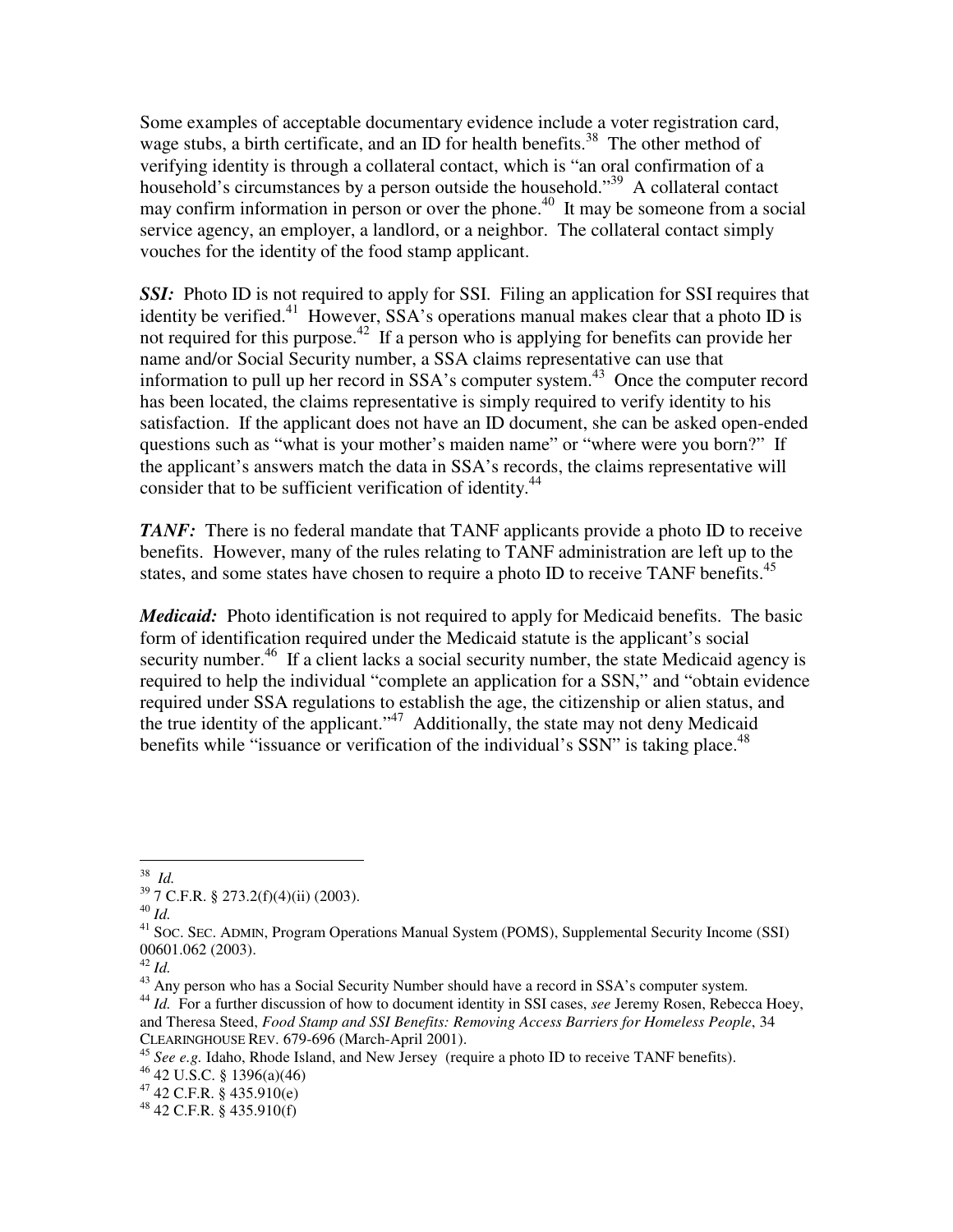#### **Problems with law enforcement**

The next section of our survey focused on the relationship between lack of an ID and encounters with law enforcement. Survey respondents indicated that people who live in public spaces have been asked by law enforcement officials to produce identification and may suffer harassment or even arrest for failing to produce identification. Additionally, police officers occasionally confiscate the IDs of homeless persons.

| Problem                                      | Percentage of Clients Affected |
|----------------------------------------------|--------------------------------|
|                                              | Monthly                        |
| Asked to produce ID                          | 33.7%                          |
| Suffered harassment or arrest for lacking ID | 59.8%                          |
| ID confiscated by police                     | 80%                            |

Homeless persons, particularly those living on the streets, can be the target of police harassment. Without permanent places of residence, homeless people must regularly perform acts in public that would otherwise be done in private, including walking the streets at all hours of the day and night, occupying public spaces for extended periods of time, carrying large amounts of personal property, sleeping in public, and erecting and living in makeshift shelters.<sup>49</sup> Homeless people have become a particular target with the onset of efforts by localities to "criminalize" homelessness by making it illegal to engage in activities such as sleeping, sitting, standing, leaning, cooking, or storing personal belongings in public places – behaviors that are not criminal activities in and of themselves and may be lawful if conducted in a private home. Examples of these types of anti-homelessness ordinances prevent sleeping in public places,<sup>50</sup> camping<sup>51</sup> or lodging

<sup>49</sup> *See* NLCHP & National Coalition for the Homeless, *Illegal to be Homeless: The Criminalization of Homelessness in the United States* (August 2003); NLCHP, *Punishing Poverty: The Criminalization of Homelessness, Litigation, and Recommendations for Solutions* (May 2003).

<sup>&</sup>lt;sup>50</sup> DALLAS, TEX. CITY CODE S 31-13 (A)(1) (1992) (it is a crime to "sleep or doze in a street, alley, park, or other public place"); BEVERLY HILLS, CAL., CITY ORDINANCE 93-0-2165 (1993), amending Beverly Hills, CAL. CITY CODE ART. 13 S 5.6.1303 (1993) (prohibits sitting, lying, or sleeping in any public places, with exceptions for physical disability, legally conducted parades, and those who are "seated on a bench lawfully installed for such purpose"); PHOENIX, ARIZ., CITY CODE S 23-48.01 (1981) ("(i)t shall be unlawful for any person to use a public street, … sidewalk (or) other right-of-way, for lying, sleeping or otherwise remaining in a sitting position thereon, except in the case of a physical emergency or the administration of medical assistance"); MIAMI, FLA., CODE S 37-63 (1990) ("(i)t shall be unlawful for any person to sleep on any of the streets, sidewalks, public places or upon the private property of another without the consent of the owner thereof"); CAL. PENAL CODE S 647 (I) (West 1988) (prohibiting "lodg(ing) in any building, structure, vehicle, or place, whether public or private, without the permission of the owner or person entitled to (its) possession or control").

<sup>&</sup>lt;sup>51</sup> SANTA ANA, CAL., ORDINANCE NS-2160 (Apr. 3, 1992), amending SANTA ANA, CAL. CITY CODE S 10-402 (1992) makes it "unlawful for any person to camp, occupy camp facilities, or use camp paraphernalia in … (a) any street; (b) any public parking lot or public area, improved or unimproved." The statute defines "camp facilities" and "camp paraphernalia" to include "temporary shelters," "tarpaulins, cots, beds, sleeping bags, hammocks or non-city designated cooking facilities and similar equipment." *Id*. at s 10-401 (b), (c). The statute also makes it unlawful to "store personal property" in any public area. *Id*. at s 10-403. Under Section 43.52 of the City Code for the City of Orlando, Florida, "camping," defined to include "sleeping out-of-doors," is prohibited.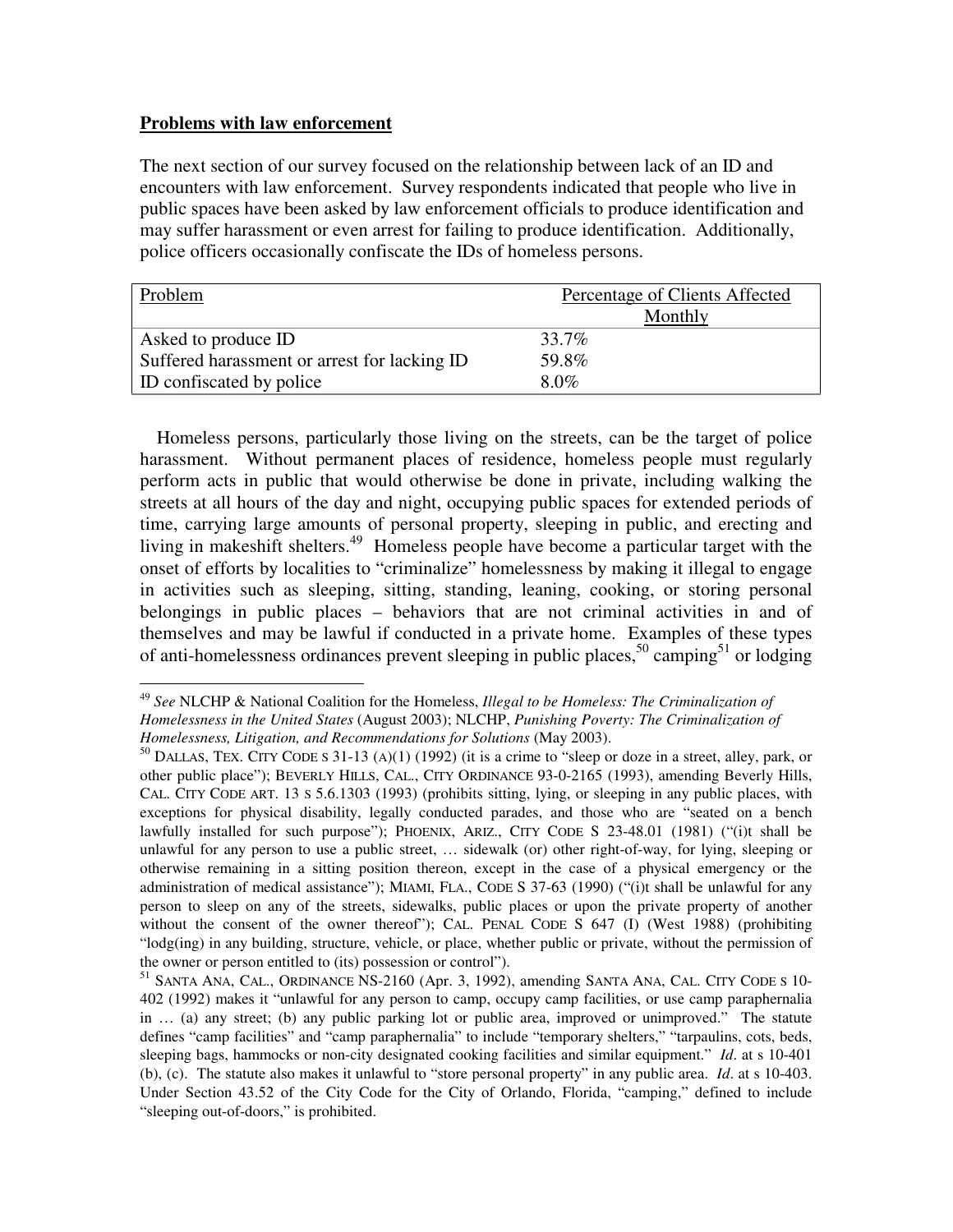in any public area,<sup>52</sup> or public bathing.<sup>53</sup> Similarly, some cities have targeted homeless people either by eliminating public spaces used by homeless people<sup>54</sup> or by attempting to prevent homeless people from using facilities that are generally available to the public.<sup>55</sup>

After approaching a homeless person, police sometimes will use state statutes or local ordinances that prohibit the obstruction of a police officer's duties to arrest a person for refusing or failing to present identification.<sup>56</sup> They also may conduct such arrests based on statutes that prohibit concealing one's identity if lawfully detained by an officer. 57

Despite these statutes, police may or may not be able to lawfully arrest people for failing to identify themselves depending on the circumstances. During a consensual encounter with police, a person may not be arrested merely for not having identification. The Fourth Amendment protects a person's right to disregard police questioning when approached during such an encounter. 58 Therefore, if a police officer approaches a person for investigation without reasonable suspicion, a subsequent refusal or failure by the person to produce identification cannot serve as a basis for arrest. 59 Such an arrest would violate the Fourth Amendment.<sup>60</sup>

However, constitutional rights shift when an officer has reasonable suspicion to approach

<sup>&</sup>lt;sup>52</sup> CAL. PENAL CODE S 647 (West 1988) prohibits "lodging" or "us[ing] any public space or public street for living accommodations." *See Betancourt* v. *Giuliani*, 2000 U.S. Dist. LEXIS 18516 (S.D.N.Y. 2000) (challenge to arrest under New York Administrative Code Section 16-122(b) under which it is "unlawful for any person[s] . . . to leave or permit to be left, any box, barrel, bale of merchandise or other movable property whether or not owned by such person[s], upon any . . . public place, or to erect or cause to be erected thereon any shed, building or other obstruction.").

<sup>53</sup> *See* NLCHP, *The Right to Remain Nowhere*, at 79 (1993).

<sup>&</sup>lt;sup>54</sup> Cities have installed short, slanted, or sectioned off benches in downtown areas or at bus stops to prevent homeless people from lying down. *See* National Coalition for the Homeless, *Illegal to be Homeless*, *supra* note 49.

<sup>&</sup>lt;sup>55</sup>In Montgomery County, Texas, for example, a commissioner's court approved a measure to put combination locks on the county building restrooms to prevent homeless people from using the facilities. Carla Rivera, "California Is 'Meanest' State for Homeless," *Los Angeles Times.* Aug 6, 2003, B.8; National Coalition for the Homeless, *Illegal to be Homeless: The Criminalization of Homelessness in the United States* at 49 (August 2003). According to a county judge, the combination would be given to anyone unless "they walk in with a suitcase." *Id*.

<sup>56</sup> *See* EAST LANSING, MICH., CODE, tit. IX, ch. 108, § 9.102(19) (2000); NEV. REV. STAT. § 197.190 (2003); MINN. STAT. § 609.50 (2002); IOWA CODE § 719.1 (2002); OHIO REV. CODE ANN. § 2921.31

<sup>(2003).</sup> 57 *See* N.M. STAT. ANN. § 30.22.3 (2003); NEV. REV. STAT. § 171.123 (2003).

<sup>58</sup>*Florida v. Bostick*, 501 U.S. 429, 434 (1991). A consensual encounter occurs when a police officer approaches a person for questioning without having reasonable suspicion. The officer may ask the individual to consent to police questioning. However, the person is not required to consent to the inquiry or to answer any questions.

<sup>59</sup>*Brown v. Texas*, 443 U.S. 47, 52 (1979). Reasonable suspicion has come to mean "specific and articulable" facts to back up a suspicion that someone is involved in criminal activity. *Terry v. Ohio*, 392 U.S. 1, 21 (1968). For example, in *Brown v. Texas*, the Supreme Court found that the officers' mere observation of the appellant in an alley in a neighborhood frequented by drug users did not provide enough of a basis to suspect the appellant of engaging in criminal activity. *Brown*, 443 U.S. at 51, 52. 60 *Id*. at 53.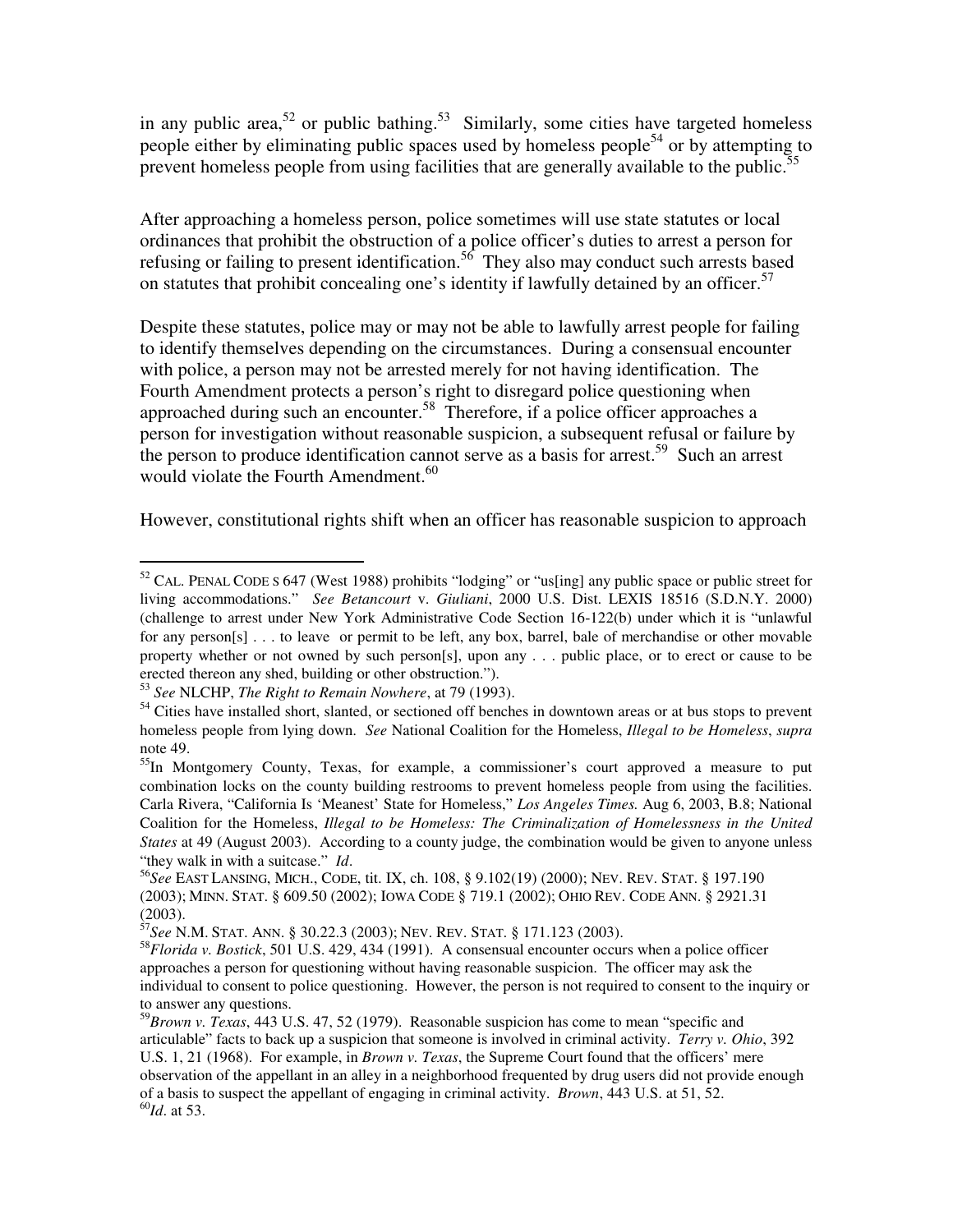someone for investigation. Until this year, the U.S. Supreme Court had declined to determine whether an arrest for failure to identify oneself violates a person's Fourth Amendment rights during an investigation based upon reasonable suspicion.<sup>61</sup> As a result, courts in different jurisdictions throughout the country have come to different conclusions about whether there is a right to refuse or fail to identify oneself under such circumstances. 62

On March 22, 2004, the Supreme Court heard oral arguments on this issue in a case on appeal from the Nevada State Supreme Court, *Hiibel v. The Sixth Judicial District Court of Nevada*. 63 This case presents the question of whether the Fourth and Fifth Amendments to the U.S. Constitution prohibit police from compelling individuals to identify themselves when stopped for investigation based on reasonable suspicion. NLCHP filed an amicus brief in the case arguing that police should not be able to arrest people for failing to identify themselves during such investigations, especially in light of the difficulties homeless people face in obtaining identification.<sup>64</sup>

## **How clients pay for IDs**

NLCHP's survey next sought to identify how low-income people find the resources to pay for an ID. We asked providers how many clients per month obtain funds to pay for an ID with the help of their organization or the assistance of another agency. We also asked how many clients simply do not get an ID because they cannot afford one.

It can be costly to obtain an ID. The fee for a state-issued photo ID is generally around eight dollars, but can be as high as twenty-nine dollars.<sup>65</sup> The fee for the ID is not the only expense. Applicants must also pay for transportation to the DMV office, and for copies of certain documentation, such as birth certificates.

For many families, these costs create a significant burden. One out of three Americans is officially classified as living in poverty for at least two months out of the year.<sup>66</sup> In 2002, 2.6 million Americans held full-time jobs that did not pay enough to raise them above the federal poverty threshold.<sup>67</sup> Consider a single mother with two children who works fulltime at a minimum wage job. She will make \$10,712 before taxes, which is \$1000 below

<sup>61</sup>*Brown*, 443 U.S. at 53 n.3; *Kolender v. Lawson*, 461 U.S. 352, 362 n.10 (1983). A broad definition of probable cause is "reasonable ground for belief of guilt." *Brinegar v. United States*, 338 U.S. 160, 175 (1949). Probable cause exists when the facts and circumstances within an officer's knowledge, based on trustworthy information, are sufficient to justify a man of reasonable caution to believe that an offense has been or is being committed. *Id.*

<sup>62</sup> *See Risbridger v. Connelly*, 275 F.3d 565 (6th Cir. 2002); *Oliver v. Woods*, 209 F.3d 1179 (10th Cir. 2000); *Carey v. Nev. Gaming Control Bd*., 279 F.3d 873 (9th Cir. 2002).

<sup>63</sup> *Supra,* note 1.

<sup>64</sup> NLCHP's amicus brief can be found at www.nlchp.org.

<sup>&</sup>lt;sup>65</sup> See e.g., North Dakota (\$8 for a photo ID), http://www.state.nd.us/dot/dlinfo.html, North Carolina (\$10 for a photo ID), http://www.dmv.dot.state.nc.us/driverlicense/faq, and Oregon (\$29 for a photo ID) http://www.odot.state.or.us/dmv/DriverLicensing/drfees.htm.

<sup>66</sup> U.S. CENSUS BUREAU, DYNAMICS OF ECONOMIC WELL-BEING: POVERTY 1996 – 1999 (July 2003). <sup>67</sup> U.S. CENSUS BUREAU, POVERTY IN THE UNITED STATES: 2002, CURRENT POPULATION REPORTS (September 2003).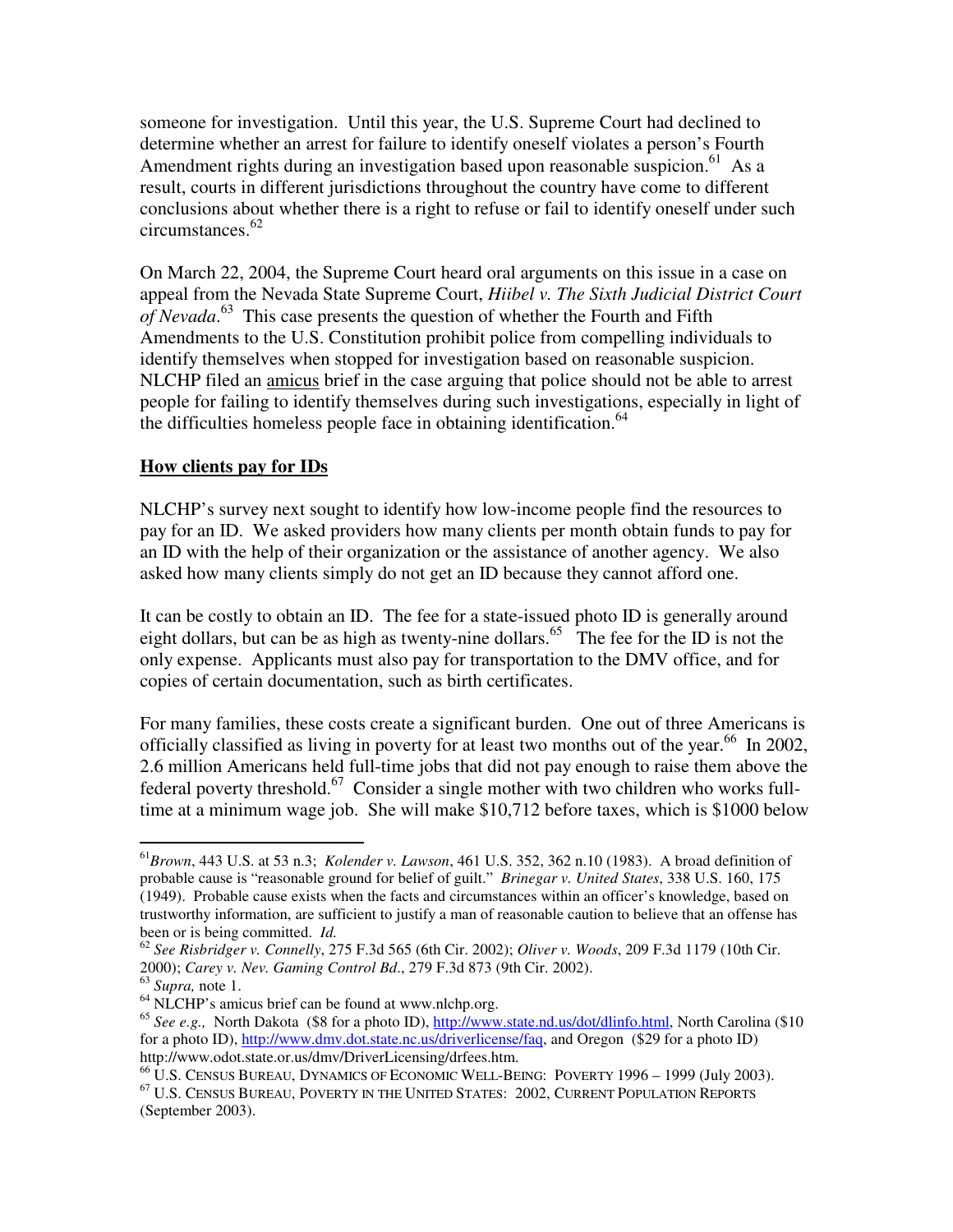the federal government's poverty threshold.<sup>68</sup> For her, the fee for an ID may be prohibitive because her meager income barely provides the resources necessary to feed and support her family.

| Method of Obtaining Funds                              | Percentage of Organizations<br>That Report Use of Method<br>(Some clients use more than one)<br>method) |
|--------------------------------------------------------|---------------------------------------------------------------------------------------------------------|
| Organization helps pay for ID                          | 46%                                                                                                     |
| Other nonprofit or agency helps pay for ID             | 54%                                                                                                     |
| There are no available funds so client does not get ID | 36%                                                                                                     |

## **IV. CONCLUSIONS AND RECOMMENDATIONS**

## **A. Conclusions**

Photo identification barriers have become a disturbing trend in a post-September 11 climate. As NLCHP's survey indicates, homeless persons without a photo ID experience myriad difficulties, including being unlawfully denied benefits and being turned away from homeless shelters. Compounding these problems is how enormously difficult it has become to obtain an ID after September 11.

Because photo identification has become a necessary tool in the move out of homelessness and poverty, states that provide homeless persons with IDs play an important role in helping their residents become self-sufficient. But, when states create unreasonable barriers to acquiring identification, they exacerbate and prolong homelessness. This leads to a variety of costs to the government. It is therefore in the state's best interest to issue valid IDs. It is critical that states develop a process of issuing IDs that prioritizes security and integrity without being so needlessly burdensome or unreasonable that it is impossible to obtain one.

Below are recommendations for the federal and state governments on ways to help remove photo identification barriers and ensure that homeless persons can receive them. Additionally, we include some recommendations for service providers and advocates on how to help clients obtain IDs.

## **B. Recommendations**

## **1. Federal Recommendations**

*Federal agencies should ensure that their state and local offices are not requiring IDs unlawfully.* Federal agencies can monitor state and local offices to ensure that clients are

<sup>68</sup> *See* <www.nccbuscc.org/cchd/povertyusa>.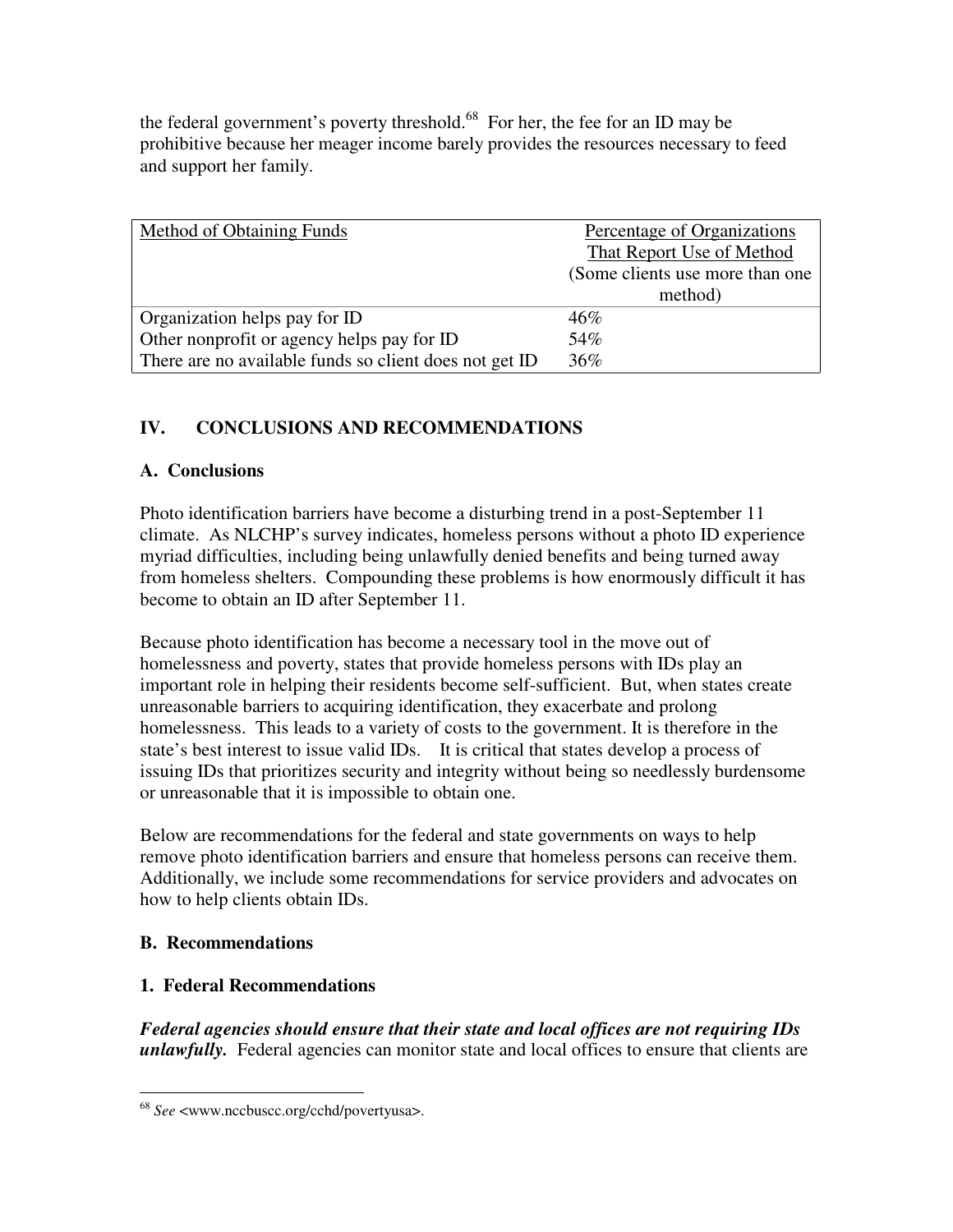not being denied services unlawfully for lack of a photo ID, and provide training to state offices on the issue. For example, USDA should remind state and local offices that food stamp applicants have the right to apply even if they do not have a picture ID. This can be accomplished via a policy directive or memo, or through training at meetings of state food stamp administrators. SSA can work to ensure that applicants are not turned away from SSA buildings for failure to produce an ID. Specifically, SSA should develop a policy, in conjunction with the Department of Homeland Security, that permits building access without requiring the presentation of a picture ID. SSA should then issue a policy transmittal to all field offices and hearing offices, requiring them to follow the new policy.

*The Interagency Council on Homelessness should work to remove photo ID barriers for homeless persons*. The Interagency Council on Homelessness should instruct states and cities to include strategies and outcomes in their "Ten Year Plans to End Homelessness" that ensure that homeless persons can obtain IDs and can access programs and services even when they do not have IDs. Lacking photo identification prohibits access to mainstream programs. The Interagency Council can encourage states to address the importance of an ID in accessing mainstream programs as part of their Ten Year Plans. The Interagency Council can also provide outreach, training, and advocacy to federal agencies on resolving photo ID problems for homeless persons. For example, the Interagency Council could include a component on ID barriers during its "policy academies" or could encourage the American Association of DMV Administrators to issue model policies that consider people facing homelessness.

*National driver's license legislation should include protections for homeless persons.* Congress can ensure that any legislation pertaining to national driver's license standards include provisions that ensure that homeless persons are able to obtain IDs, such as creating exceptions to state "residency requirements" for people who are homeless.

## **2. State Recommendations**

*States should allow for alternatives to the residency requirement.* States that require an address as proof of residency for an ID can offer alternatives to people who are homeless. One approach, adopted by Oregon, is to allow homeless persons to use a descriptive address. Oregon law requires that every state identification card include the customer's residence address.<sup>69</sup> However, Oregon provides an exception for people who lack a permanent residence. The Oregon DMV website states that "if you have no actual residence, such as a homeless person or a person who continuously travels in a motor home, you may use a descriptive address in place of the residence address. Examples include: 'under the Marion Street Bridge' or 'continuous traveler.' "70

<sup>69</sup> OR. REV. STAT. § 807.110 (2001)

<sup>70</sup> *See* <http://ww.odot.state.org.us/dmv/DriverLicensing/orres.htm>. *See also Pitts v. Black*, 608 F. Supp. 692 (S.D.N.Y. 1984) ( listing a number of alternative methods of verifying residency, such as allowing homeless residents in the District of Columbia to describe their residence location for voting purposes).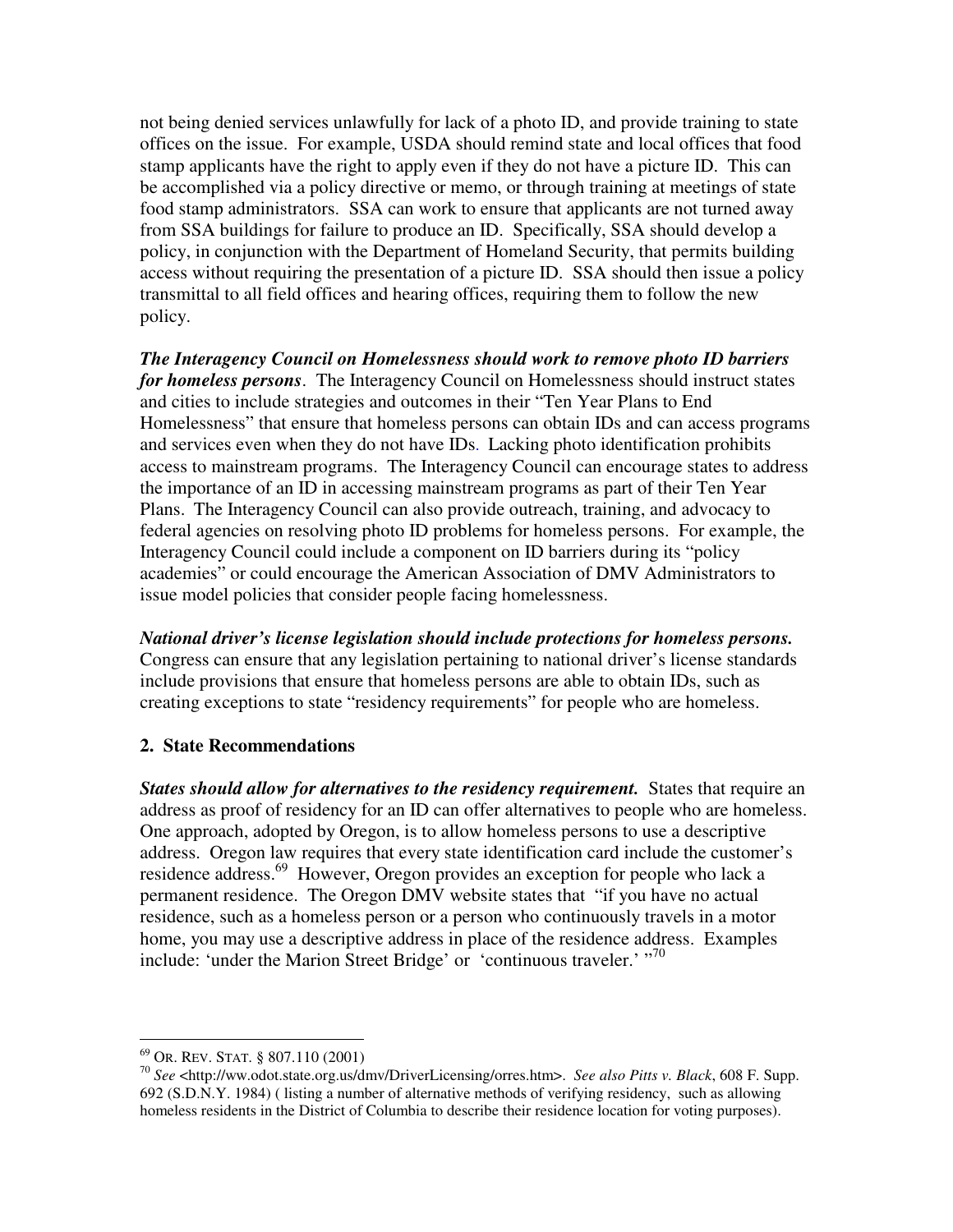States can also accept verification from a school that a family is homeless. Many students are identified as homeless, and work with someone in their school who serves as a liaison for homeless families.<sup>71</sup> States could accept a letter from the liaison or other school official or immunization records, for example, to verify that the family is homeless, but is indeed residing in the state.

*States should accept alternative documentation.* Many states mandate that applicants provide original or certified documents that can be difficult or impossible for homeless persons to obtain.<sup>72</sup> To alleviate this problem, states can broaden the scope of documents that can be used to verify identity and other information within reason. For example, states could allow people to use copies of school or medical records to verify identity instead of a birth certificate. States can also choose to accept photocopies when originals are unavailable. For example, a homeless person could be permitted to use a photocopy of her birth certificate if she cannot afford the cost of a certified copy.

*States should waive the fees for people who are homeless.* People who are homeless frequently cannot afford the cost of an ID. States can resolve this by waiving the fee for people who are homeless. South Carolina is one state that has chosen to waive the fee for homeless individuals. In order to get a fee waiver, a homeless person provides a letter from a shelter employee or other service provider indicating that he is homeless and requesting a fee waiver.

*States should use "logical verification" when appropriate.* States can verify identity through a series of questions. When someone lacks any identity documentation, the National Consumer Law Center and others have proposed the idea of "logical verification" as one model for verifying identity in the banking and consumer context. Logical verification is a system that uses information that a bank already has about someone from a credit report or some other database to verify identity. To illustrate, consumers attempting to open a bank account may be asked to name the bank at which they have a car loan or to name the city where they last lived.<sup>73</sup> Logical verification protects against identity theft because the bank or other institution asks about personal information that is not readily available, and yet allows the client to use the banking system without requiring excessive documentation.

#### **3. Recommendations for Service Providers**

Advocates can ensure that clients are not being denied services unlawfully when they lack photo identification. Local advocates can monitor compliance with the laws governing various social service programs to ensure that clients are not being unlawfully

 $71$  The McKinney-Vento Homeless Assistance Act requires each school district to have a "liaison" to support and help homeless students in variety of ways, including ensuring that they are enrolled in school immediately and receive the services they need. 42 U.S.C. §  $11432(g)(i)(J)(ii)$  and (g)(6).

<sup>&</sup>lt;sup>72</sup> See, e.g., Virginia <http://www.dmv.state.va.us/webdoc/general/news/newlaws02.asp> and Oklahoma Ahttp://www.dps.state.ok.us/dls/>, which both require original or certified copies.<br><sup>73</sup> *See* the National Consumer Law Center's website for more information on logical verification

www.nclc.org. The Social Security Administration currently verifies information in essentially the same way.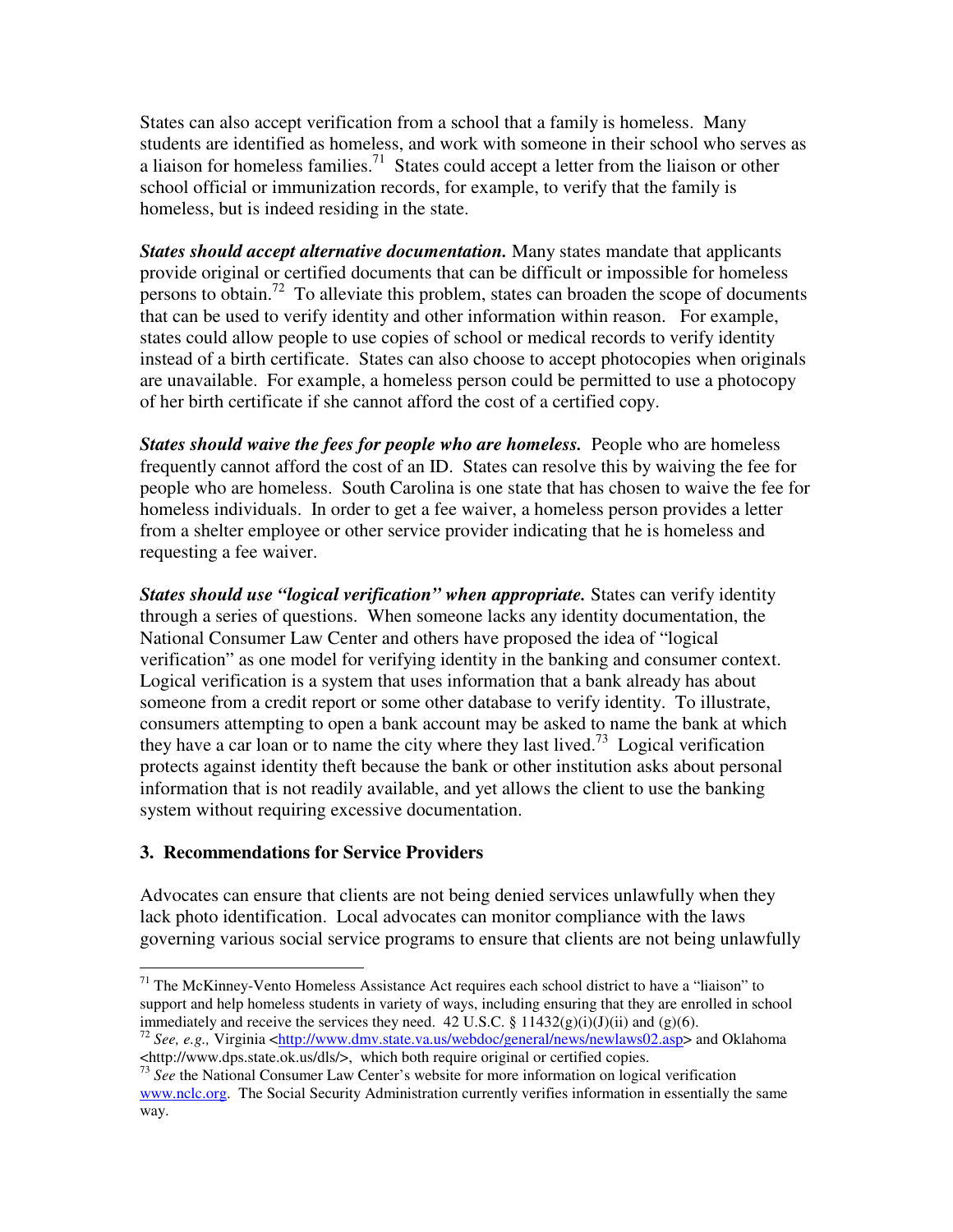turned away for lack of photo identification. If clients are being told that they cannot apply for food stamps without photo identification, for example, advocates can look to remedy that. They can talk with their local human services office about the problem or call a national advocate. 74

*Advocates can talk with state legislators and DMV administrators about photo ID problems.* Advocates can arrange a meeting with their state legislator or state DMV administrator to discuss the barriers that homeless people face when they try to obtain a photo ID. They should come to the meeting with documented cases of clients who encountered roadblocks and with suggestions for improving access. It is important to make public officials aware of the problem and the impact that it has on low-income citizens.

*Advocates can locate organizations that assist people who lack photo identification.* Some areas have local nonprofits that assist clients with gathering the documentation they need to apply for an ID and with paying for the fee. In Houston, for example, a local church runs a program called "Operation ID" where church volunteers help clients obtain Texas IDs. They help clients fill out applications for birth certificates or track down other identifying documents. They accompany clients to the DMV office, if needed. Advocates can investigate whether their area has a similar service or try to create one.

By adopting some of the above recommendations, governments and advocates can find ways to respond to the increased security concerns of September 11, while not making homeless people victims of the tragedy. For further information or assistance on these issues, please contact the National Law Center on Homelessness  $\&$  Poverty, 1411 K Street, NW, Suite 1400, Washington, DC 20005, (202) 638-2535, ssimon@nlchp.org.

 $74$  NLCHP is available to help if advocates encounter systemic problems. You can contact NLCHP by calling (202) 638-2535.